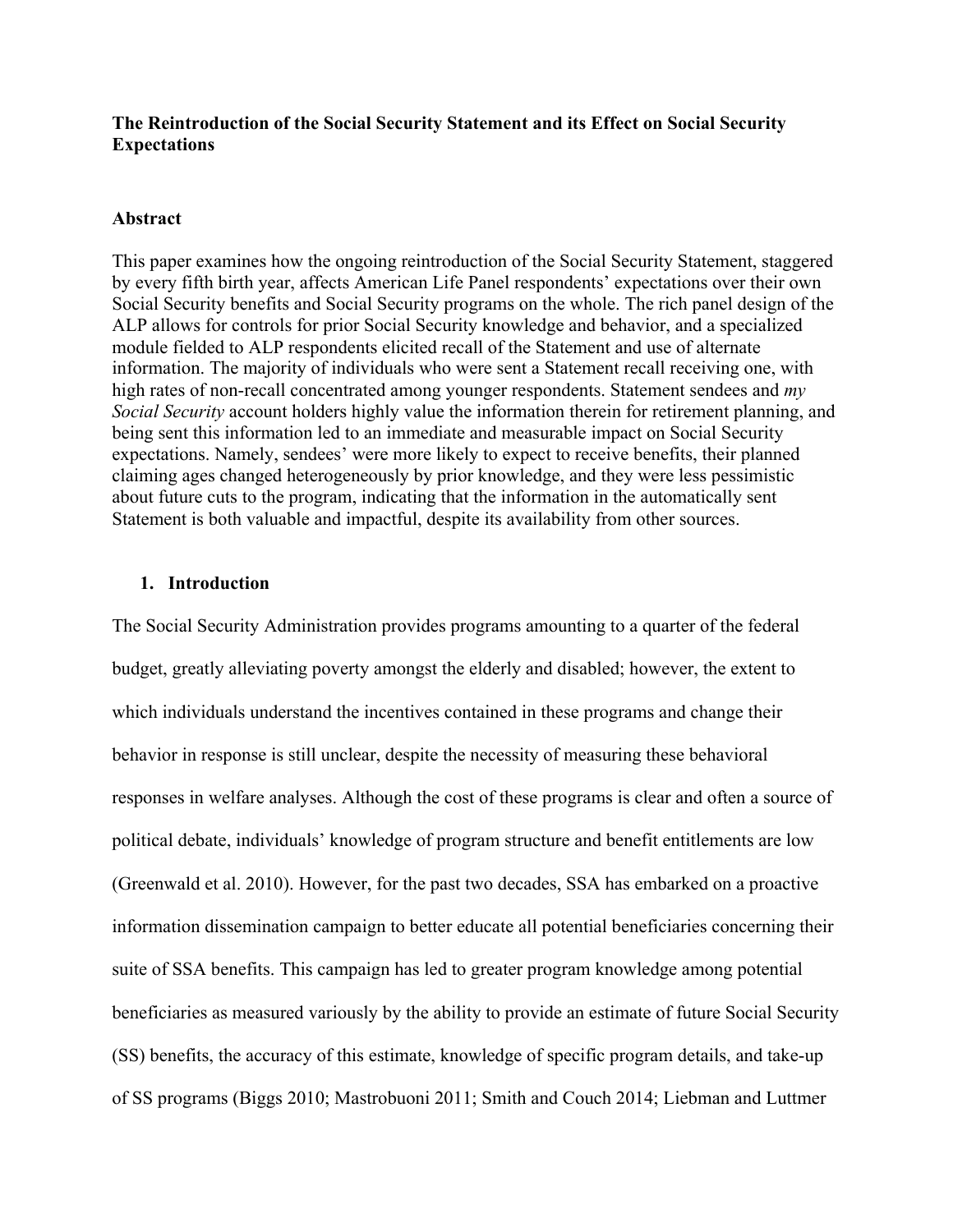2015; Smith and Couch 2016; Armour *forthcoming*), but these outcomes are often specific to certain subgroups or limited to existing questions from surveys administered over twenty years ago, when the largest SS information dissemination campaign – the Social Security Statement – was phased-in.

This paper instead focuses on the reintroduction of the Statement in 2014 and provides an analysis of its impact on a range of SS knowledge and expectations, both generally and specific to the individual, by exploiting the unique opportunity to field a survey to American Life Panel (ALP) respondents who previously answered a survey module with detailed questions on Social Security knowledge. It provides estimates based on the current information environment, including the mediating effects of having an online *my Social Security* account.

By comparing the expectations of approximately 1,200 respondents in the nationally representative ALP and exploiting the reintroduction of the Statement – discontinued in early 2011 but reintroduced in late 2014 such that individuals receive a Statement every fifth birthday (e.g., 25, 30, 35, 40) – I compare SS expectations among the same respondents from prior surveys fielded in 2010, 2013, and early 2014. I ask these respondents additional questions as to dynamics of the SS program, whether they have a *my Social Security* account, and the ways in which they use these information sources.

The central findings include that individuals highly value information about their benefits from SSA. Individuals report the Statement and *my Social Security* accounts useful for planning for retirement and deciding when to claim Social Security benefits, especially surrounding retirement.

However, there is clear selection in those who are informed as to Social Security benefits. For example, *my Social Security* account holders tend to be better informed about SS program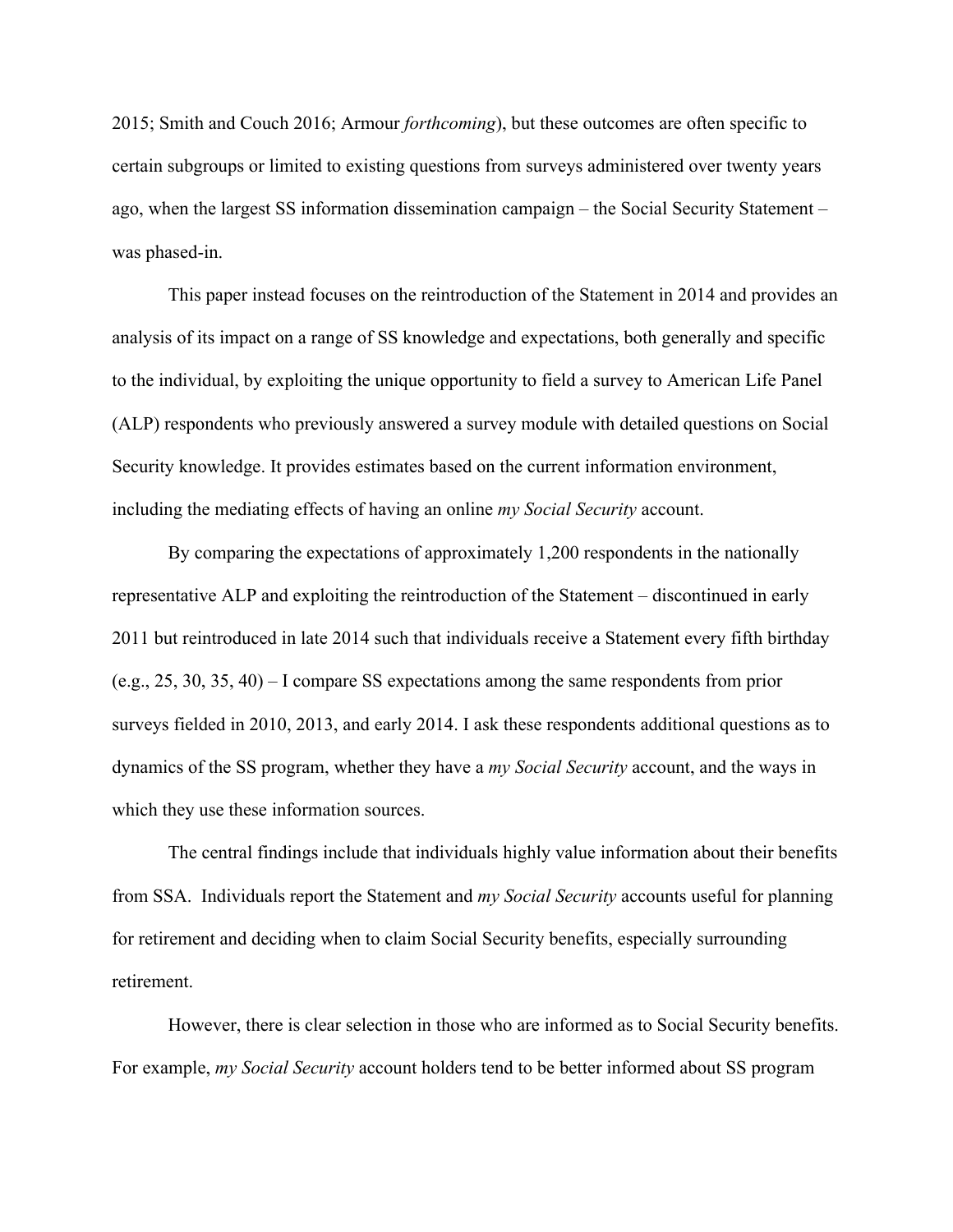details, *even before signing up for their accounts*. Additionally, among those sent Statements, many either did not receive them or forgot having received them; these individuals are highly skewed toward the younger end of the age distribution.

Regardless, the policy intervention of automatic Statement mailings had measurable impacts on knowledge and expectations. After being sent a Statement, individuals are more likely to report expecting to receive future benefits, especially if they previously did not expect to receive benefits. This effect is entirely mediated by knowledge about the Social Security system measured in 2010: for those who scored perfectly on a seven-question quiz, the Statement had no measurable impact on expected benefits. However, even among these highly informed individuals, being sent a Statement affected other expectations: those who score perfectly were more likely to expect to claim benefits at older ages among those recently sent a Statement. But this effect reversed for less knowledgeable individuals: those who scored a zero on this quiz expected to claim benefits earlier among those recently sent a Statement.

There was an additional effect that was not mediated by prior knowledge: recent sendees were less pessimistic about the possibility of future cuts to the program. There is an approximately 10 percentage point drop in their reported likelihood that Congress will make the Social Security system less generous in the next 10 years.

Overall, these results point to a strong role of SS communications in shaping expectations over the future of these benefits and a tight linkage between SS retirement claiming and labor supply informed by this information. Individuals also highly value this information, whether in the form of the Social Security Statement or online *my Social Security* accounts.

The rest of this paper is organized as follows: Section 2 discusses the history of the Statement, the relevant literature, and the variation in its reintroduction; Section 3 describes the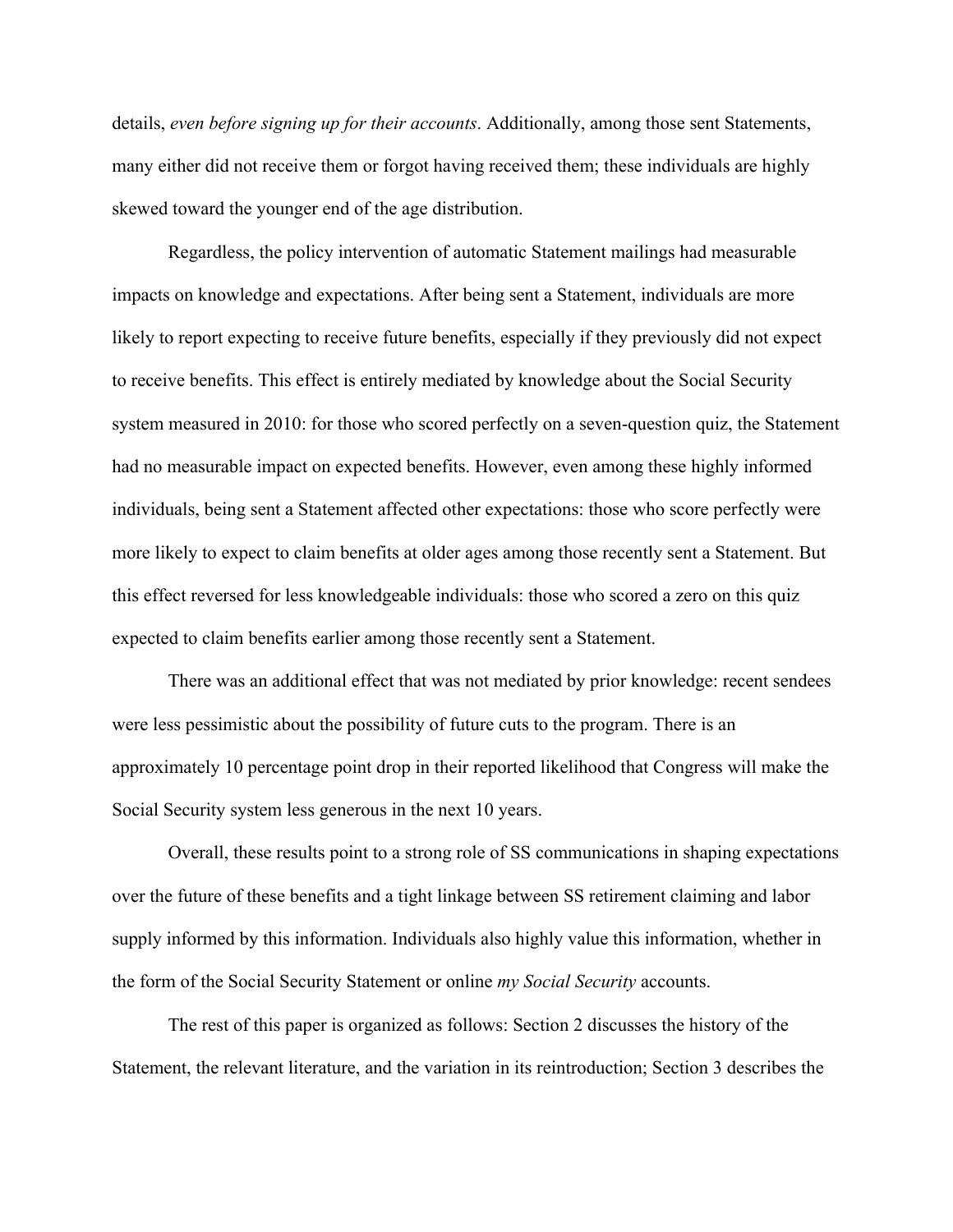data used in these analyses; Section 4 describes the methodology and results; and Section 5 discusses and concludes.

### **2. The Social Security Statement**

<u> 1989 - Johann Barn, mars ann an t-Amhain an t-Amhain an t-Amhain an t-Amhain an t-Amhain an t-Amhain an t-Amh</u>

Starting in 1990, the Social Security Administration began providing standardized benefit statements for all individuals who requested them, and starting in late 1994, Statements were automatically sent out. These Social Security Statements eventually were sent annually to all individuals 25 and older between 2000 and 2011 who were not receiving SS benefits under Title II and had a retrievable mailing address from tax filings. They contained personalized information about OASDI benefits upon retirement, disability, or death. Although the Statement stopped being mailed out after March 2011 for budgetary purposes, it was reintroduced in September of 2014 after the Joint Explanatory Statement to the Consolidated Appropriations Act of 2014 that directed SSA to develop a plan that would "include a significant restoration of the mailing of statements to ensure that individuals are informed of their contributions and benefits under Social Security programs and have an opportunity to review their earnings records and correct any errors in a timely manner."<sup>1</sup> Instead of implementing the previous dissemination strategy of sending all potentially beneficiaries a Statement every year, SSA opted to send a Statement to individuals three months before every birthday ending in a 5 or 0. Hence, an individual turning 55 in December of 2014 was sent a Statement in September of 2014, whereas an individual turning 55 in November of 2014 would not be sent a Statement until August of 2019. These differences in the timing of receipt due to one's birth year relative to the Statement's

<sup>&</sup>lt;sup>1</sup> Congressional Record Vol 160., No. 9 (https://www.gpo.gov/fdsys/pkg/CREC-2014-01-15/html/CREC-2014-01-15-pt2-PgH475-2.htm)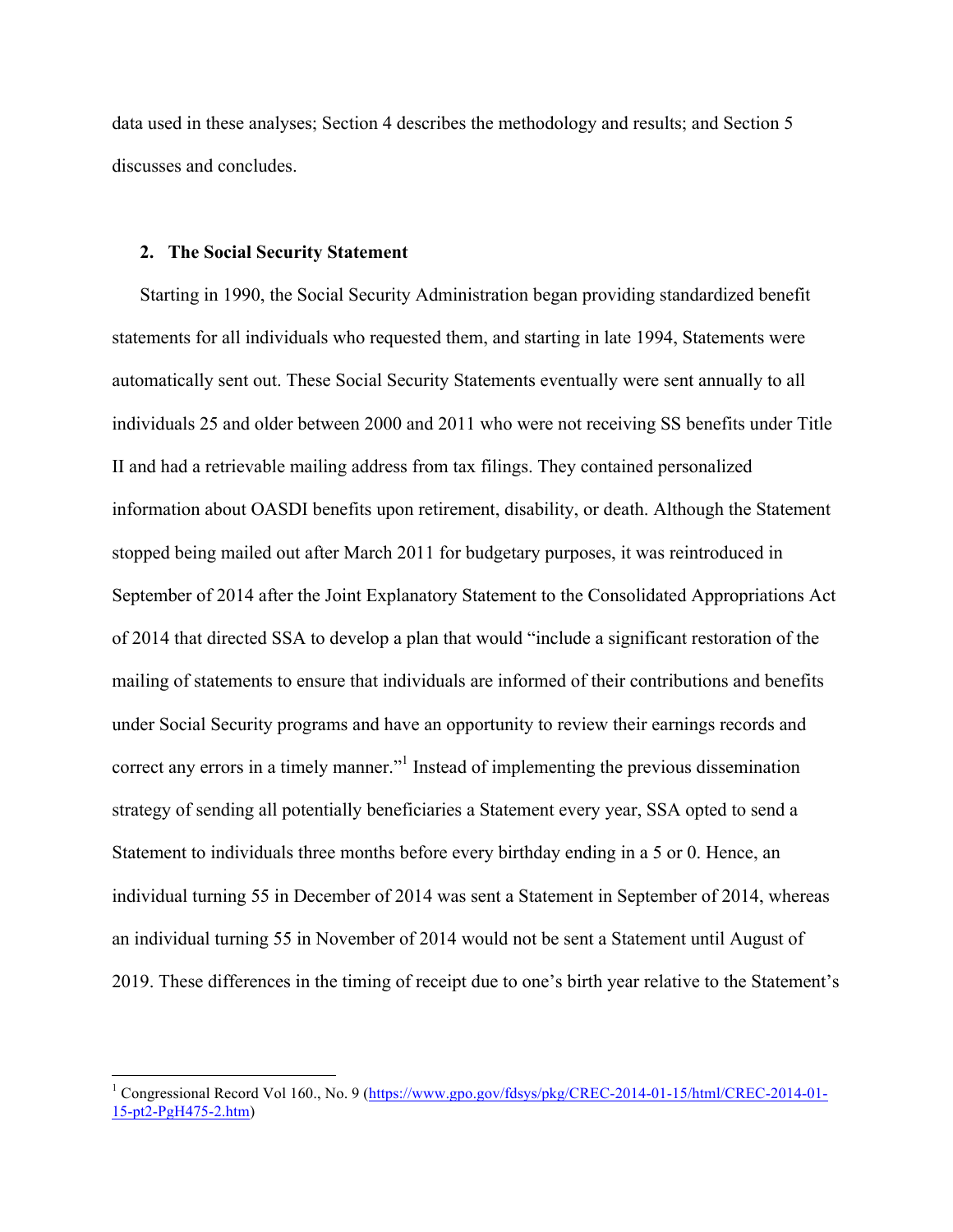reintroduction are the crux of my identification strategy of the effect of the Statement on my outcomes of interest.

However, returning to our knowledge as to the Statement's first introduction: consistent with the scale of the mailings, the accuracy of recent addresses reported on tax forms, and the salience of receiving a document from the Social Security Administration with personalized benefit information, prior research has found high rates of recall of Statement receipt in the 1990s. Greenwald et al. (2010) found that over two thirds of individuals sent Statements recall having received one.<sup>2</sup> Of those recalling receipt, 83%-90% report having read it carefully, with over 90% remembering that it contained personalized benefit calculations. A series of GAO reports finds results consistent with Greenwald et al. (2010). Smith and Couch (2014) show that personalized knowledge of the Full Retirement Age, own monthly benefit, and individual Social Security incentives is lacking before Statement receipt. This is despite there being rather high general knowledge about the Social Security program among Americans approaching retirement.

Because of the structure of the Statement's initial introduction – before all potential beneficiaries over the age of 25 were sent a Statement starting in Fiscal Year (FY) 2000, those aged 60 and over were sent a Statement in FY 1995, those 58 to 60 in FY 1996; in FY 1997, 53 to 58; in FY 1998, 47 to 53; and in FY 1999, 40 to 47 – researchers have been able to isolate the Statement's effect from age-specific differences and time trends. These researchers have found that receipt of the Statement improves these areas of Social Security knowledge, as evidenced by Mastrobuoni (2011)'s findings of fewer errors in HRS recipients' estimated future benefits compared to projected benefits after they receive a Statement. Armour (forthcoming) found that

<u> 1989 - Johann Barn, mars ann an t-Amhain an t-Amhain an t-Amhain an t-Amhain an t-Amhain an t-Amhain an t-Amh</u>

 $2 \text{ In my analysis, this fraction is just below } 0.7$ .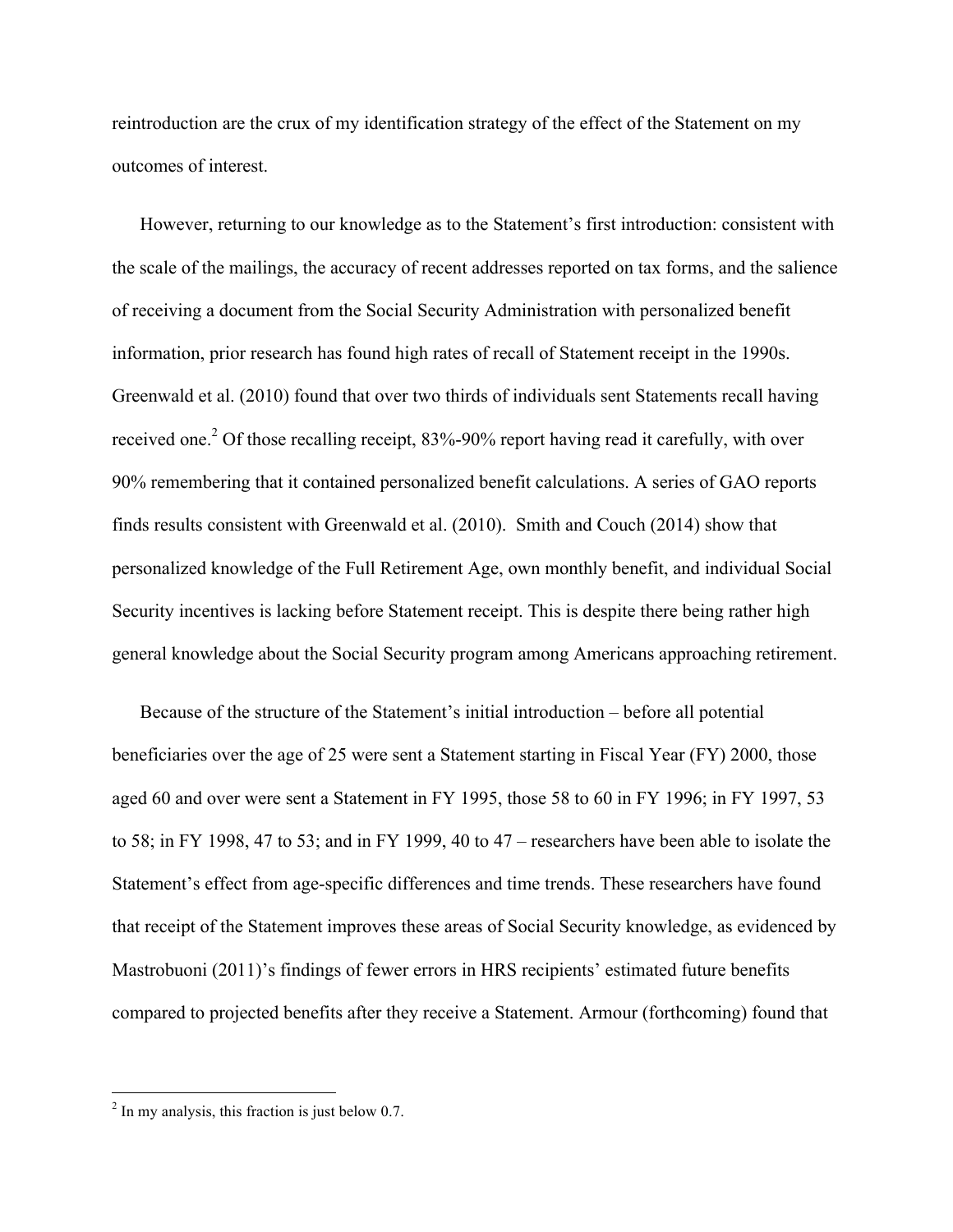Social Security Disability Insurance application rates increased after Statement receipt, driven by individuals at least as likely to be accepted onto the program as the average applicant. These results indicate that the Statement was a highly effective outreach effort in terms of being read by the targeted recipients, with strong recall, both qualitatively and quantitatively, of the information presented therein. That Americans lack detailed knowledge about their own Social Security benefits and the incentives they face highlights the importance of providing personalized Social Security information to them, which is what the Statement did. However, these earlier studies suffered from the same drawbacks: they were limited to existing surveys with only a small range of questions on SS knowledge and expectations. Resulting inference of the mechanisms of the impact of the Statement on the outcomes measured was thus rendered infeasible. Although administrative data-based analyses can provide population-wide or certain subgroup estimates, these previous studies indicate substantial heterogeneity by characteristics generally not found in administrative data (e.g., health status, prior SS expectations).

As briefly discussed above, the Statement's reintroduction starting in September 2014. A Statement was sent to every individual not currently collecting SS benefits under Title II and who had filed payroll taxes with a retrievable address. Although unreported in this analysis for the sake of brevity, once one controls for age and year, no other characteristics predict being sent a Statement in any given year. This analysis thus uses variation in which age individuals are turning, and the resulting variation in having been sent a Statement, to identify the Intention-to-Treat impact of the Statement on knowledge and expectations separate from observable and unobservable confounding characteristics.

The Statement itself contains information on projected retirement benefit levels if a retiree elects to receive benefits at the Early Eligibility Age (62), the Full Retirement Age (between 65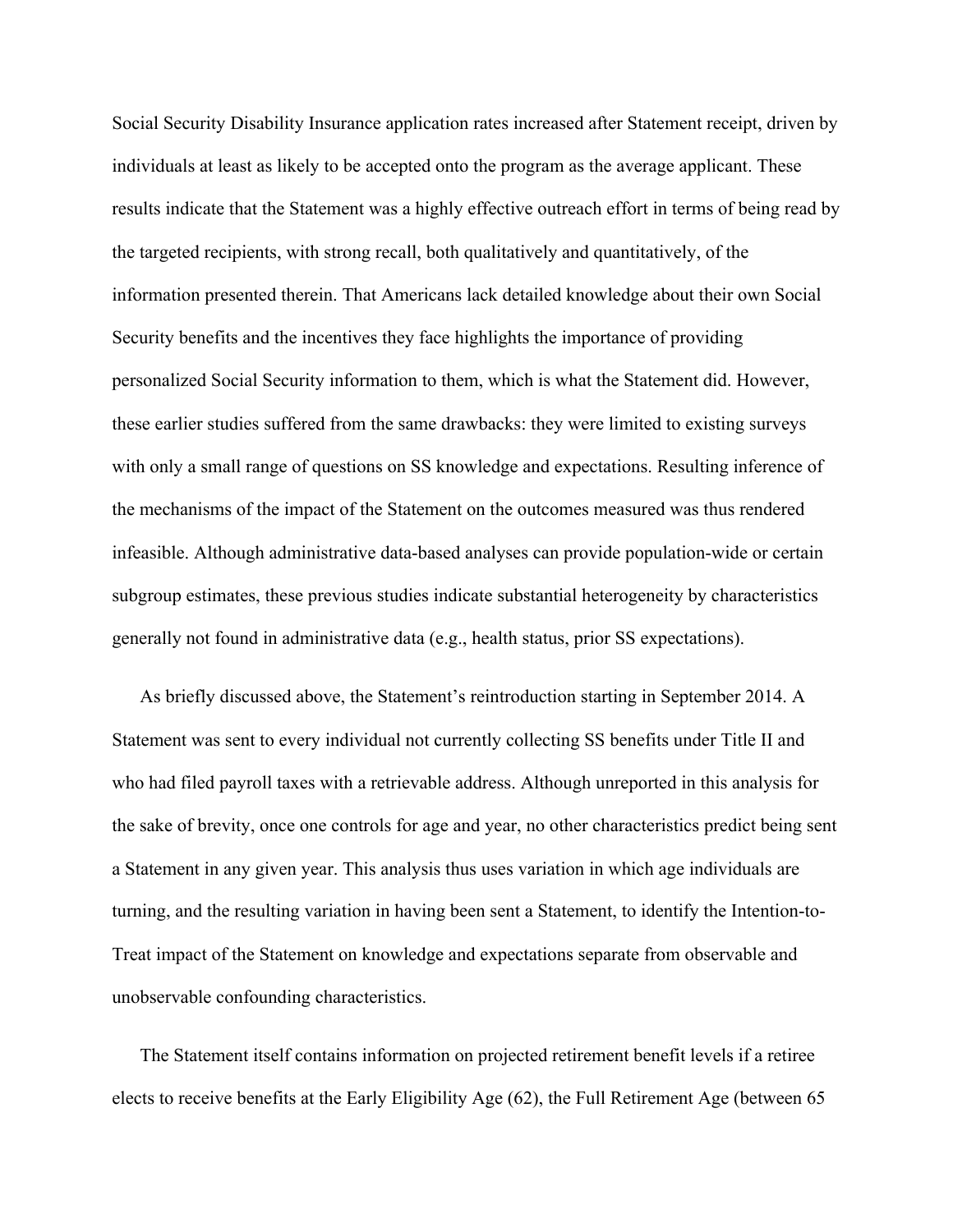and 67, depending on birth cohort), and age 70. Furthermore, information on one's family's survivor benefits are included, as well as one's current disability insurance coverage status. To construct the benefit information, SSA uses each individual's earnings history up to the calendar year before the Statement's release. The SSA also includes expected future earnings up to the three ages listed on the Statement, assuming constant earnings and no inflation (or, equivalently, national average wage growth equivalent to average price growth, discounted to today's dollars).

Although the Statement should only increase knowledge of the existence of programs, its effect on expected benefits will be heterogeneous based on prior expectations. Essentially, the Statement provides individuals with projected information about their monthly retirement benefits and current information on potential disability benefits. Prior work has shown that the Statement led workers to more accurately predict their projected benefits (Mastrobuoni 2011) and that there is a sizable Social Security wealth effect on labor supply (Friedberg 2000; Liebman, Luttmer, and Sief 2009). We would therefore expect highly heterogeneous responses depending on prior expectations. In this paper, I test the degree to which expectations change, leaving future analyses to explore how the Statement's information subsequently changed behavior using additional ALP modules.

#### **3. Data**

To this end, I field a new survey in the American Life Panel (ALP) to study how expectations over own SSA benefits shift after Statement receipt, as well as how retirement savings and labor supply change as a result. The ALP is a nationally representative internet panel survey, initially begun in 2006. There are over 6,000 active participants currently. The greatest advantage of the ALP is that one can link responses across all survey modules a respondent has completed, as well as target a module sample based on those who filled out specific prior modules. I focus on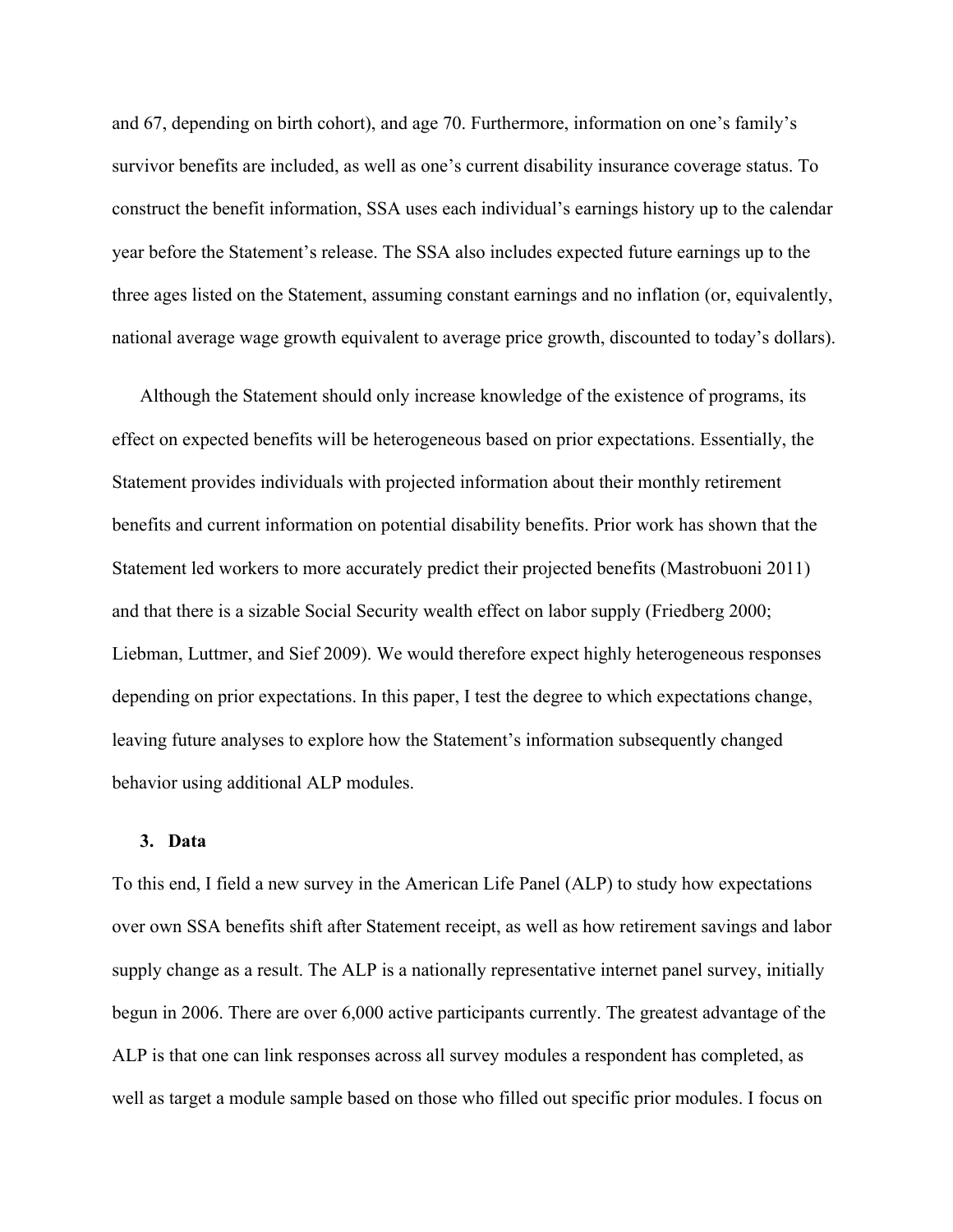the over 2,000 respondents still active in the ALP who answered an extensive module on SSA knowledge in 2010, providing a baseline level of detailed SSA program knowledge for each respondent. Furthermore, in 2013 most of these same respondents completed a set of modules corresponding to the non-experimental 2012 Health and Retirement Study (HRS) modules. These modules include information on own expected Social Security benefits as well as expectations over changes to Social Security benefits in general, providing pre-Statement measures of these expectations.

The full content of the ALP module fielded for this study – Module Survey 479 (ms479) – is available upon request. <sup>3</sup> There are four broad categories of information elicited from respondents of the prior Social Security knowledge survey and HRS modules: receipt and expectation of SS benefits, how these benefits change with different work and claim ages, recall and use of *my Social Security* accounts and Social Security Statements, and general impressions of communications from and about SS benefits. The analysis in this paper focuses on the effects of the Statement on current expectations and deviations on prior expectations; however, the possibility of linking to additional ALP modules that elicited individuals' work histories will allow for future heterogeneous analyses of numerous outcomes by deviation from expectations.

In contrast to prior economic analyses of the Statement's impact, I ask respondents whether they remember receiving a Statement; past audit studies have found over 66% of sendees remember receiving a Statement (Smith and Couch 2014). The outcome measures for this analysis are from the 2012 HRS modules fielded to ALP respondents in 2013, corresponding to the following paraphrasing: do you expect to receive SSA benefits, at what age, and what type

<u> 1989 - Johann Barn, mars ann an t-Amhain an t-Amhain an t-Amhain an t-Amhain an t-Amhain an t-Amhain an t-Amh</u>

<sup>&</sup>lt;sup>3</sup> Contact  $\frac{paramour(\partial, \text{rand.org}}{n}$  for the paper version of the survey.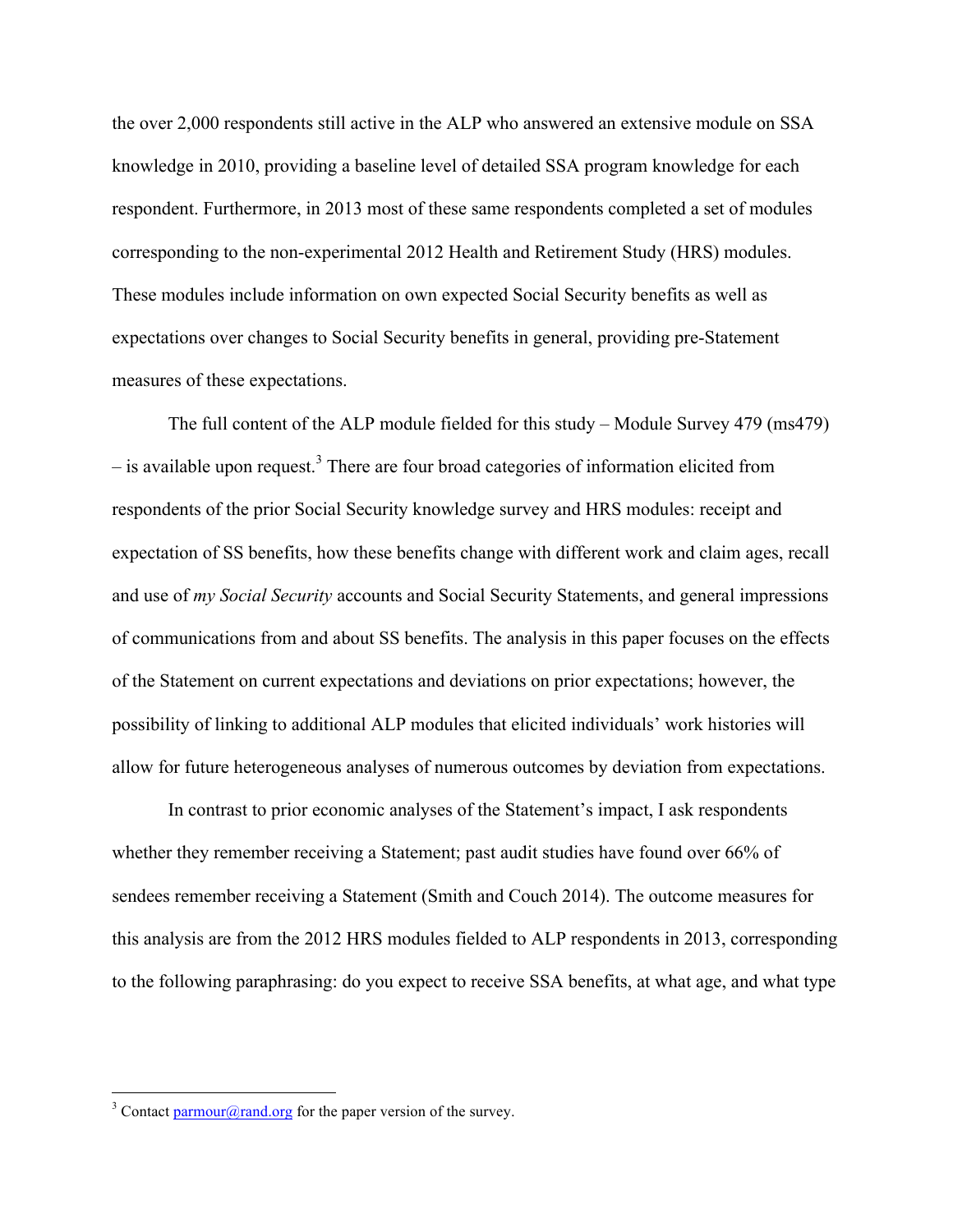of benefits; and what is the likelihood that Congress will make Social Security benefits less generous in the next 10 years.

Using these standardized HRS question outcomes allows for both strong internal comparisons across ALP modules, as well as external comparisons to past findings using the HRS itself. Additionally, the survey asks questions as to access to SSA knowledge more generally: e.g., have you registered for an online *my Social Security* account that allows you to observe your earnings history and projected benefit? Have you accessed this account in the past year? Have you received a Social Security Statement in the mail in the past year?

Finally, respondents are then asked for open ended comments. Although few respondents provide these comments, they provide qualitative evidence of the strength of some reactions. For example, these selected responses indicate how some individuals interact with the information provided by SSA:

"After SSA stopped sending the yearly statement I signed up online so I could view the information and create a PDF to save."

"I'm a widow so I began receiving benefits at the age of 60. This year someone reapplied for my benefits, not me, I received a letter from ss because my regular benefits were much lower than survivor benefits so that had to be addressed. I went to the local office to get this cleared up."

"I didn't ever use the site or telephone info or stop by the local office until I was already on the verge of retirement, so the info I got was more in line with finding out what my status was, not for use in planning future activities."

## **4. Methodology and Results**

The specific research design is driven by the Statement's reintroduction: from FY 2000 to

2011, Statements were automatically mailed to individuals with an address available from the

IRS. These Statements were sent out three full calendar months prior to recipients' birth month

for every payroll tax payee on file every year, but due to budgetary reasons, SSA ceased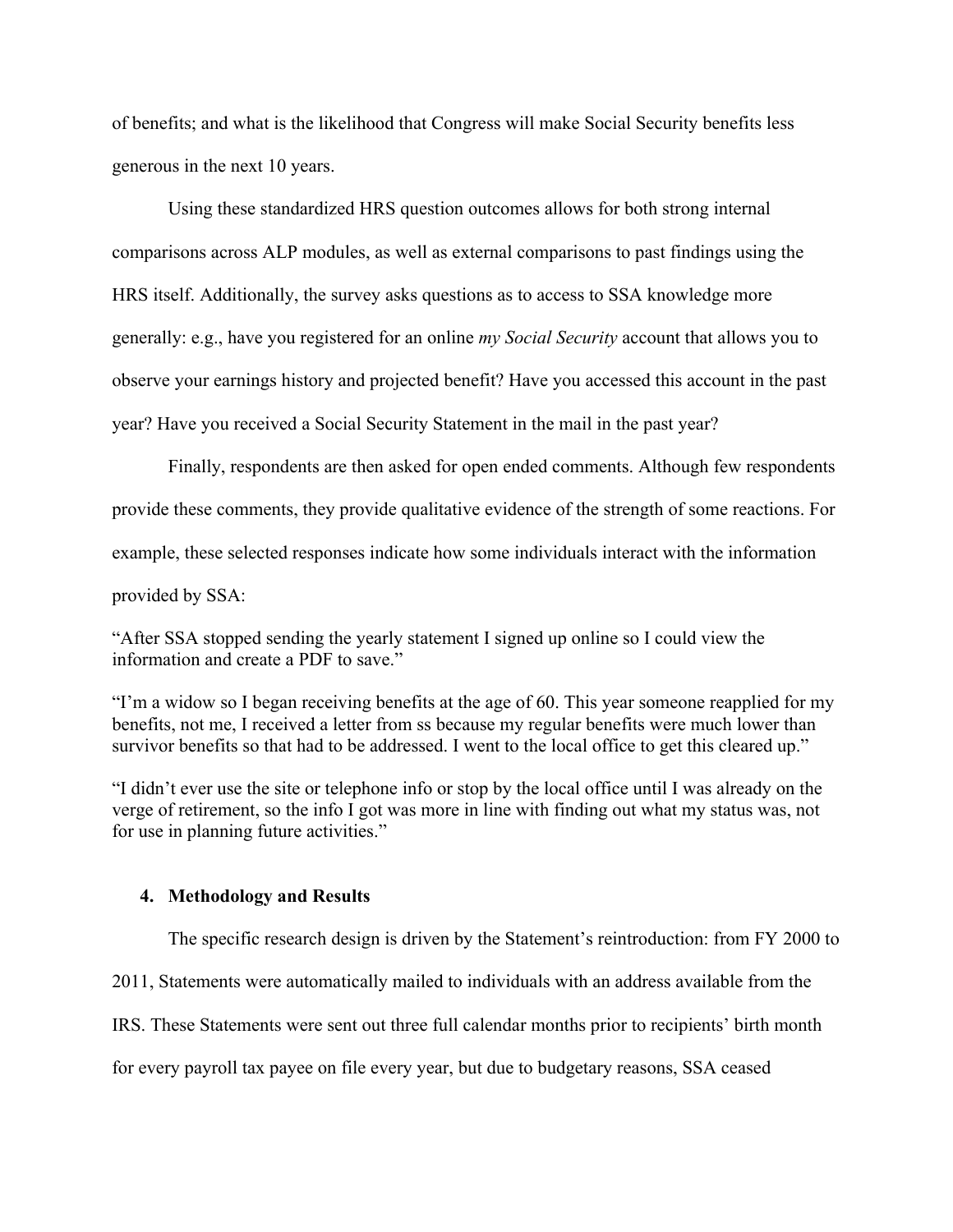automatic mailings in March of 2011. However, these Statements represent a legal mandate, and SSA resumed their mailing in September of 2014, with two important changes: first, individuals with *my Social Security* accounts would receive reminder emails once a year in lieu of paper Statements; and second, individuals without *my Social Security* accounts would receive a paper Statement three months before every fifth birthday (e.g., 25, 30, 35, etc.). The crux of my research design is correspondingly twofold: the ALP survey elicited from individuals as to whether they report having a *my Social Security* account before they would have been sent a Statement ("Had *my Social Security* Account before Recent Statement" or simply "Had *my Social Security* Account"), and respondents are grouped according to how recently they have received a Statement since its reintroduction. The identifying variation in information provision is illustrated by the following thought experiment: compare two individuals, one who just turned 30 in late 2014, and hence will receive a Statement for the first time in almost 4 years, and another who just turned 31 in late 2014, and hence won't receive a Statement for another 4 years. These individuals have otherwise very similar demographics (observable and controllable) and face similar economic environments, but differing with regard to how recently they have received a Social Security Statement. This example applies more generally: I compare not just 30 vs. 31 year-olds, but the approximately 60% of those who have received a recent Statement between September 2014 and September 2017 and the 40% who have not, across the age distribution. Additionally, due to ALP participation, I observe pre-Statement SSA knowledge (see Greenwald et al. 2010 for a description of the full range of information about SSA elicited from ALP respondents in the corresponding module), both generally and specific to individuals' own expected SSA benefits. I then control for a range of demographic variables, baseline Social Security knowledge, and having a *my Social Security* account, and then isolate the separate effect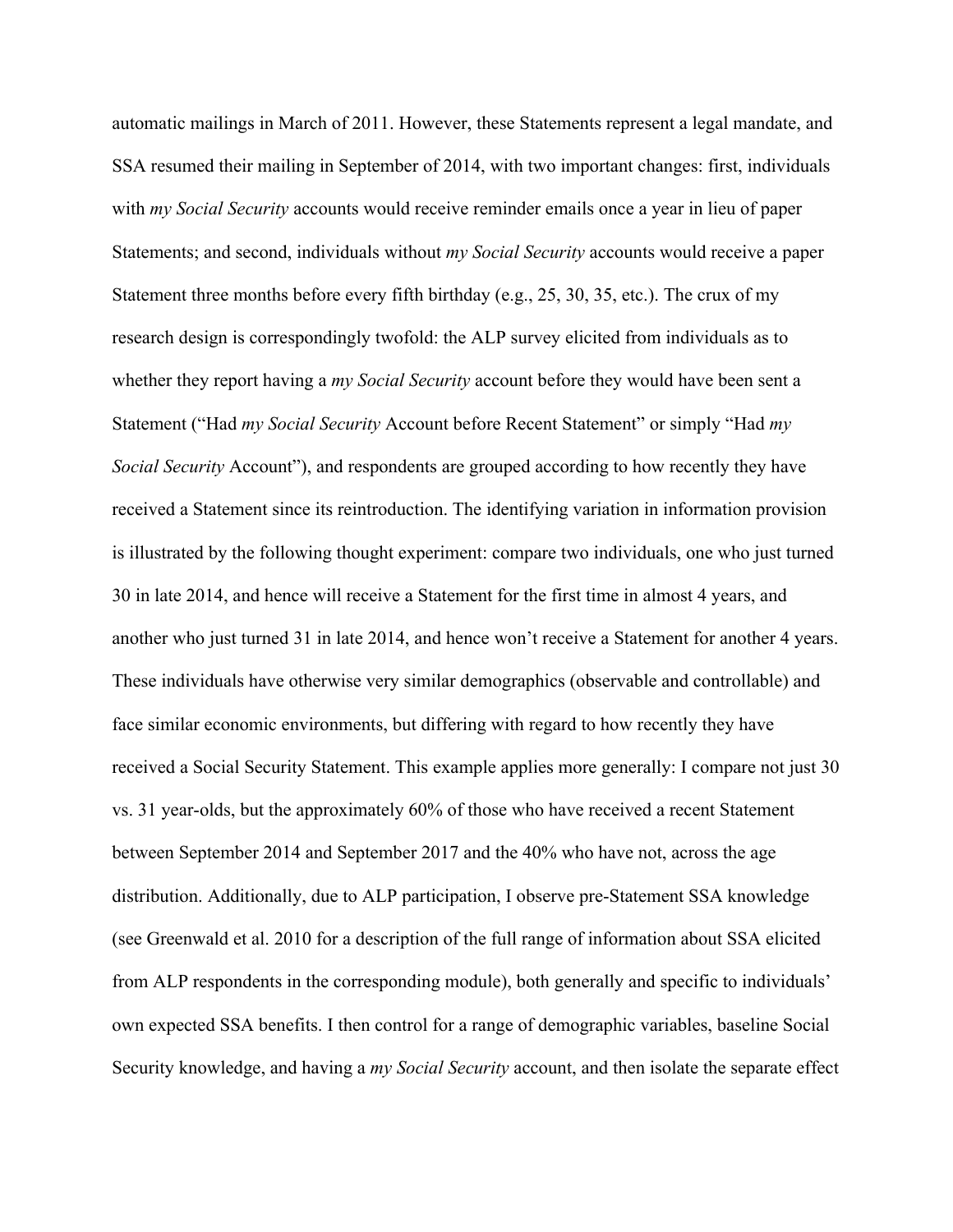of Statement receipt on expectations and behavior. In general, I estimate the following Intentionto-Treat linear equation:

$$
Outcome_{i,2017} = \alpha + \beta_{2014-2015} \left( Statement_{i,2014-2015} \right) + \beta_{2016-2017} \left( Statement_{i,2016-2017} \right) +
$$
  

$$
A * PriorKnowledge_{i,2010} + FX_{i,2013} + \gamma PriorMySSA_{i,2017} + \varepsilon_{i,2017} \left( 1 \right)
$$

with standard errors clustered at the age-specific level.<sup>4</sup> The covariates in *X* include age, age squared (or age group, where indicated), race/ethnicity, sex, and education. Prior Knowledge refers to each of seven questions that separately enter the regression with independent effects, although I also estimate specifications with the summed score of correct answers, ranging from 0 to 7. The two *β's* estimate the effect in 2017 of having been sent a Statement in either 2014/2015 or 2016/2017, that is, having been sent a Statement in the last two years or the two years previously. The control group is thus those who would not have received a Statement since early 2011 or 2010. Prior mySSA refers to having a *my Social Security* account before being sent a recent Statement, as reported by the respondent, and thus having a distinct information intervention (an annual email reminder to check his/her account). I also estimate specifications wherein I interact the knowledge score with Statement receipt to measure heterogeneous effects across the knowledge distribution. All analyses reported are weighted using the ALP's raking weights (see https://www.rand.org/labor/alp/panel/weighting.html for further information on the construction and use of these weights). Although the analyses included in this paper limit to ITT estimation, future analyses may include first stage estimates of the impact of the Statement on

<u> 1989 - Johann Barn, mars ann an t-Amhain an t-Amhain an t-Amhain an t-Amhain an t-Amhain an t-Amhain an t-Amh</u>

 $4$  Since the outcome measures in this analysis occur at a point in time  $-2017$  – age clustering is equivalent to clustering at the birth-year level.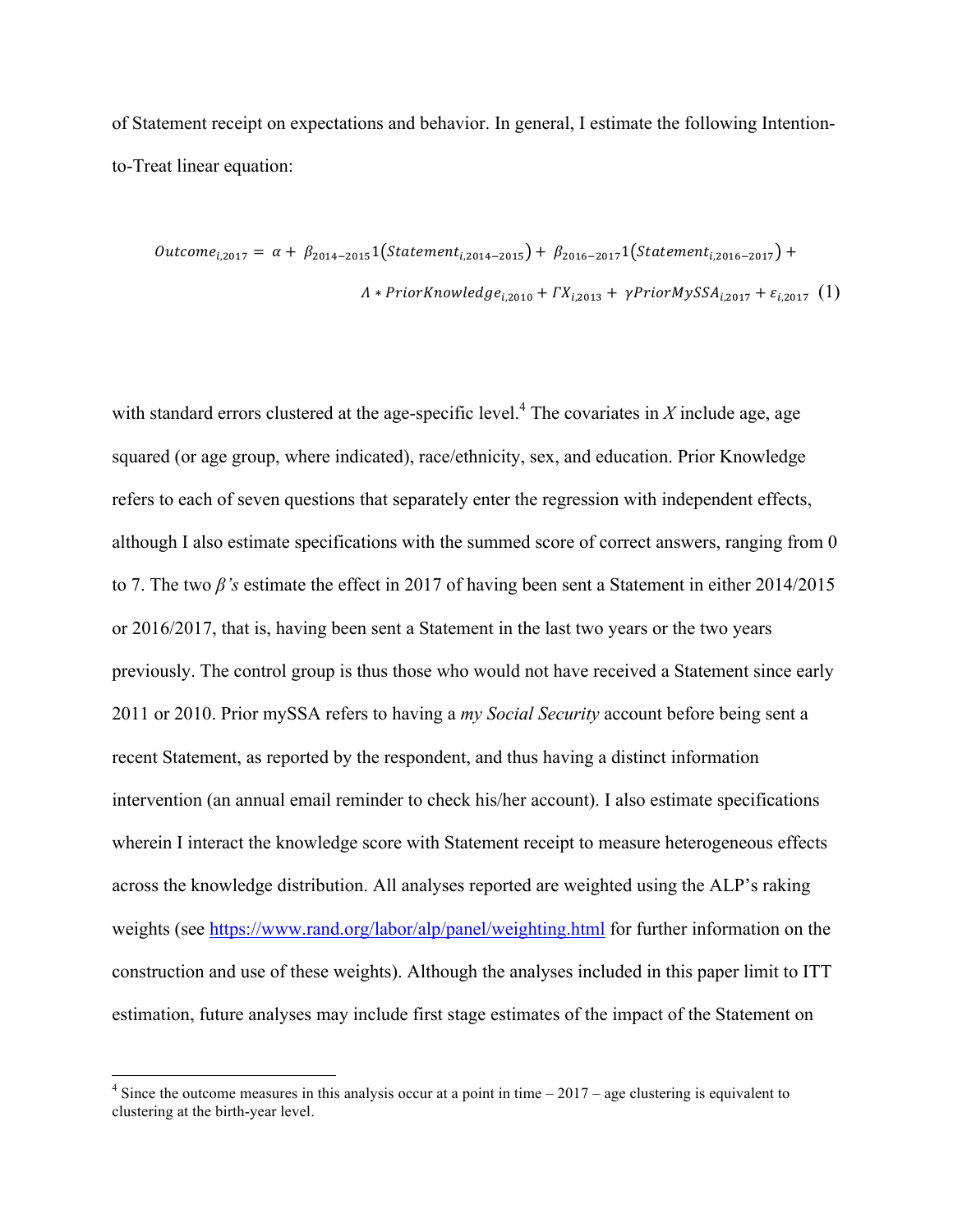expectations and the subsequent impact of changes in expectations on outcomes of interest by drawing upon additional ALP modules eliciting complete work histories and thus provide estimates of the information conveyed in the Statement.

I estimate separate effects for 2014/2015 sendees vs. 2016/2017 sendees for two reasons. First, exploratory analyses indicated that there were substantially heterogeneous responses by the year of being sent a Statement;<sup>5</sup> however, estimates for these groupings were relatively similar, and separately estimating effects and interaction effects for each year of receipt severely limited power, especially given that the survey was administered in October and September of 2017, and the Statement was reintroduced in September of 2014, so there are disproportionately fewer 2014 and 2017 recipients. Second, more recent Statement recipients were more likely to recall having received the Statement, as reported in Figure 2, indicating that the informational effect of the Statement may diminish over time and thus should be separately estimated.

### *Descriptive Statistics*

Before beginning this analysis, Tables 1 through 6 present descriptive statistics of demographics, prior SS knowledge, SS expectations, and SS expected benefit type. These statistics are presented not just by the 2017 measurement in the current ALP module – ms479 – but also by 2013 and early 2014 measurements from ALP respondents' completion of the corresponding Health and Retirement Study (HRS) modules.<sup>6</sup> Also, the 2017 statistics are broken down by whether an individual reports having signed up for a *my Social Security* account and whether an individual has or has not been sent a recent Statement. All statistics presented, with the exception of sample sizes, are weighted with the ALP raking weights.

 

 $\frac{5}{10}$  These analyses are available upon request; they do not differ significantly from the estimates reported in this paper.<br><sup>6</sup> The exact timing of finishing this 2013 survey varied, but all respondents in this anal

would have received a reintroduced Statement.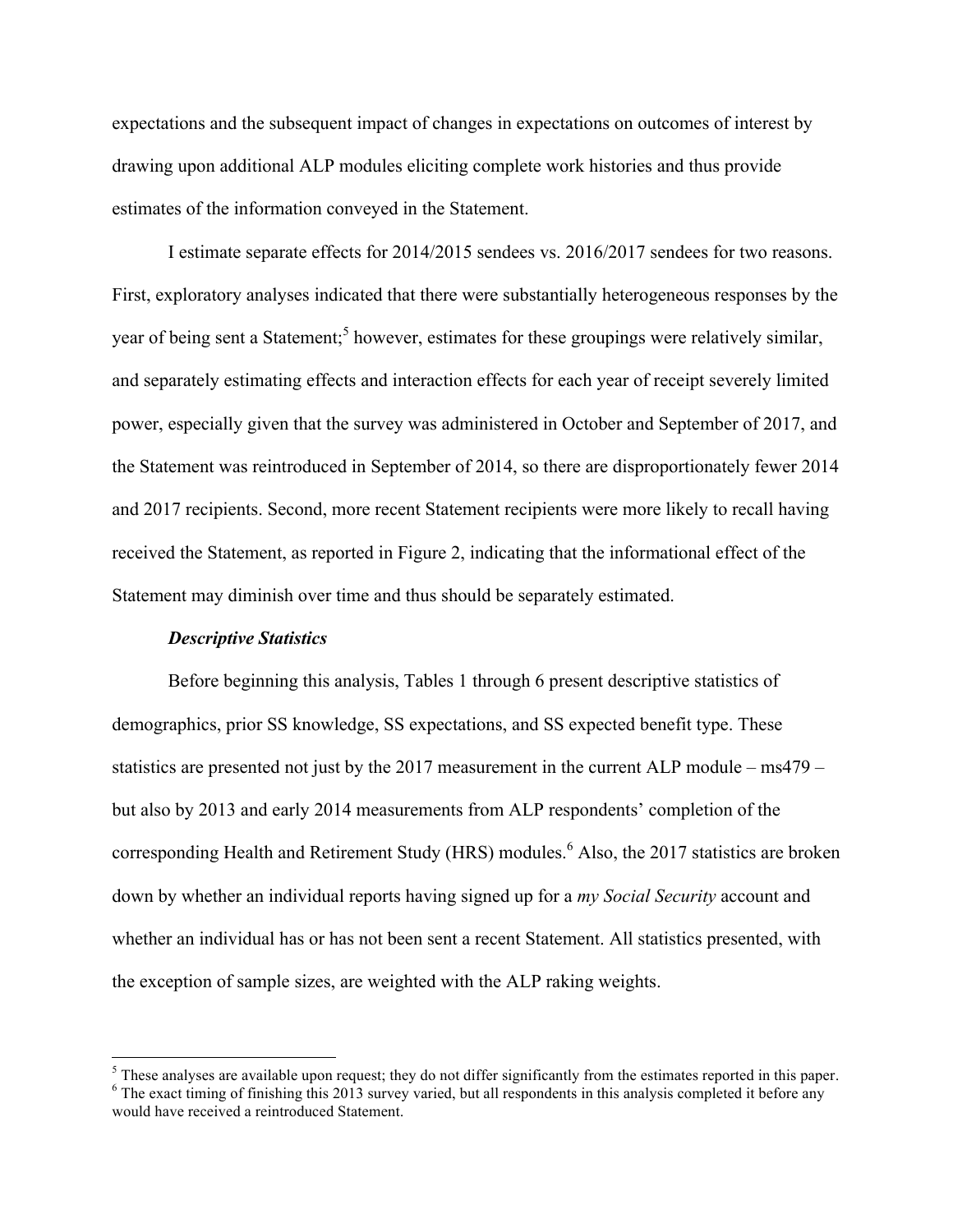**Table 1** presents demographics by access to Social Security information, namely,

currently having a *my Social Security* account, and whether the respondent had recently been sent a Statement (i.e., sent a Statement since its reintroduction in 2014). Although some of the demographic characteristics appear different across how recently one was sent a Statement, specifically race, education, and income, these differences are not statistically significant. Those who were most recently sent a Statement (i.e., in 2016 or 2017) tend to be older; there is no clear explanation for this difference beyond intrinsic sampling variability.

More notably, the population that has elected to sign up for a *my Social Security* account is disproportionately older, indicating that although technological engagement is higher among younger cohorts, this generational effect is more than overcome by the importance of SS benefits for older cohorts. Online *my Social Security* account holders also are disproportionately male, as well as more likely to be white. Although they are more likely to be more highly educated, they have a lower average income, thus they may be more dependent on SS benefits, and hence more motivated to fully understand these benefits, going forward.

**Table 2** presents the distribution of correct answers for Greenwald et al. (2010)'s 7-point metric of SS knowledge. All of these variables are from the 2010 ALP survey module "What Do People Know" and hence measure knowledge at least four years before the reintroduction of the Statement; at that time, respondents would have been receiving annual Social Security Statements. As Greenwald et al. (2010) note, knowledge of the details of SS benefits is low on average. Fortunately for this analysis, there are no statistically significant differences across this knowledge by how recently one was sent a Statement, either item-by-item or as an overall sum. However, for those who have reported having a *my Social Security* account (the vast majority of whom report having signed up for such an account in the past five years), knowledge of program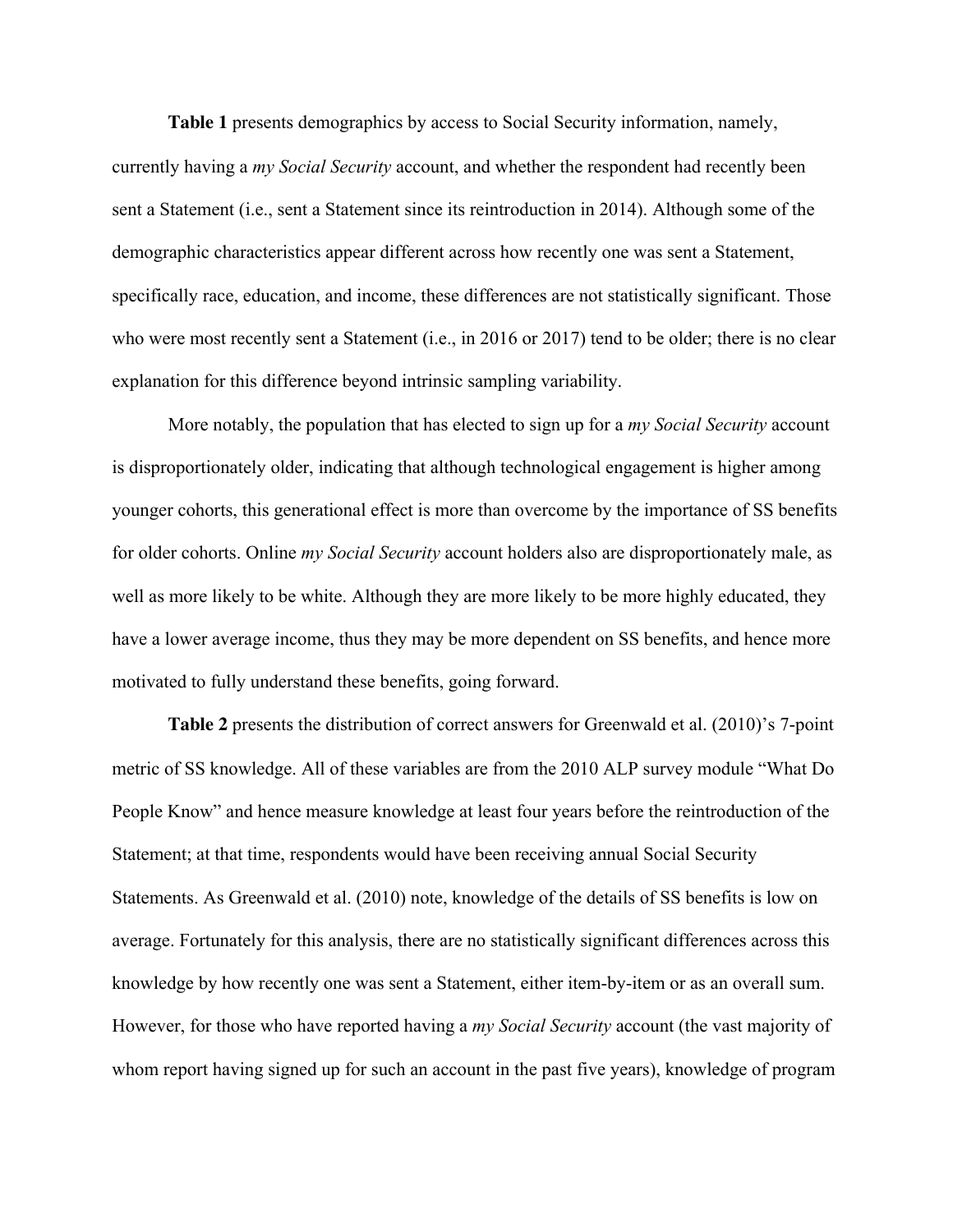details is systematically, and statistically significantly, higher. There is thus a substantial amount of selection into signing up for *my Social Security* accounts, since they are more knowledgeable about SS benefit details *before even having a my Social Security account*.

**Table** *3***Table 3** provides statistics as to current SS benefit receipt, expectations of future SS benefit receipt among current non-beneficiaries, and perceived likelihood of Congressional action reducing the generosity of SS benefits, either overall or with respect to the respondent's own benefit, in the next 10 years. This Table provides these statistics from the 2013 ALP module in which respondents answered HRS modules, as well as from the current ms479 ALP survey module. It further splits the latter measurements by holding a *my Social Security* account and having recently been sent a Statement.

Although there are generally more SS recipients in the 2017 measures, this difference is entirely explained by the higher average age of this subsample; otherwise, there are not many notable differences, with the exception of the most recent Statement recipients being more optimistic as to the likelihood of Congress making SS less generous (i.e., they considered it more likely that Congress will continue to maintain the current level of benefit generosity). It is also worth noting that those with *my Social Security* accounts are much more likely to be SS beneficiaries, only partially explained by the higher average age of this subsample. These *my Social Security* account holders are also much less likely to expect Congress to make SS less generous in the near future. Among those who were recently sent a Statement versus those who were not, there is a statistically significant increase in the fraction that expects future SS benefits.

**Table 4** presents results over which types of benefits the weighted 53% of respondents in 2017 expected to receive in the future. Individuals were free to select multiple types of benefits; hence they can sum to greater than one. Of those expecting benefits, the vast majority anticipate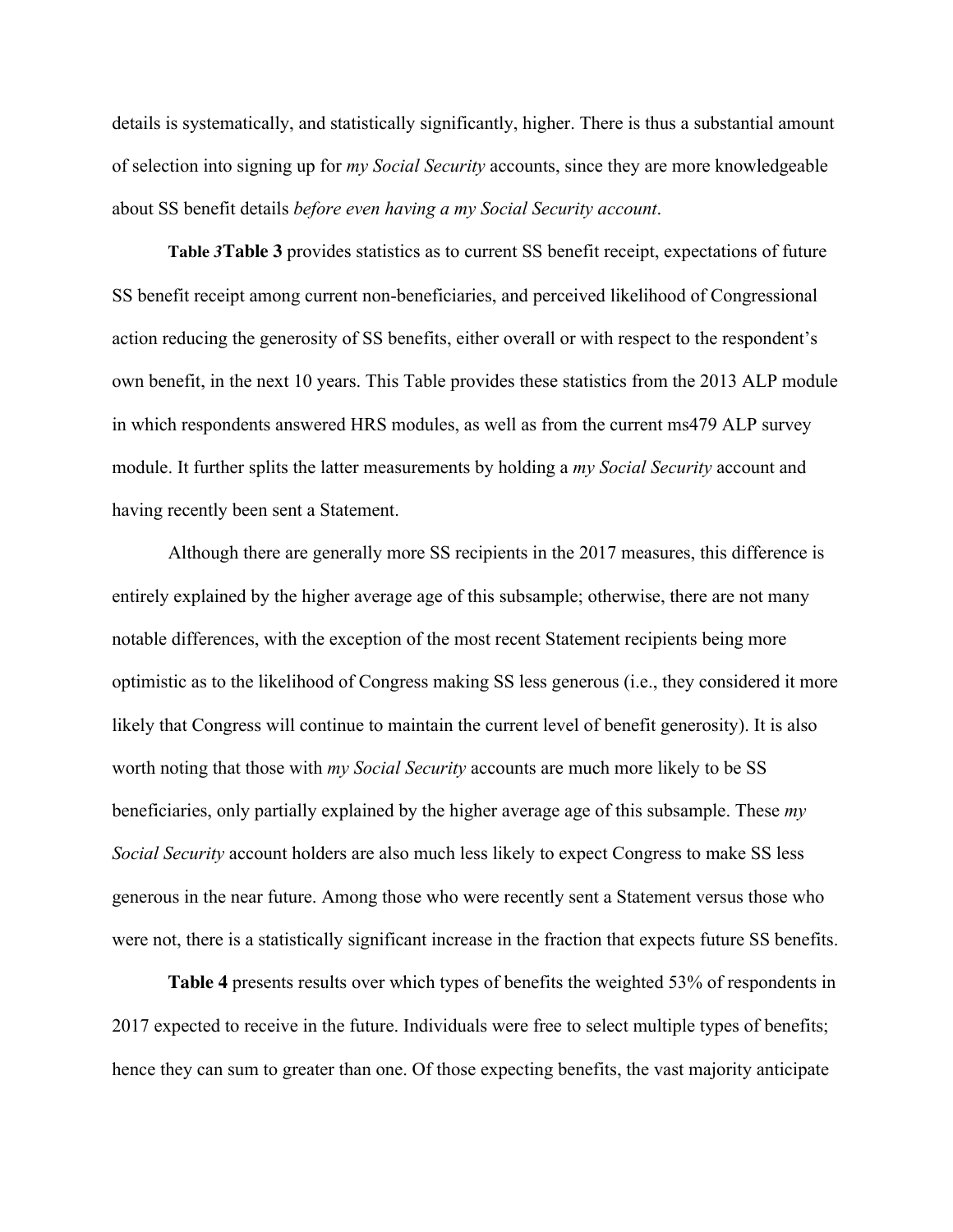receiving SS retirement benefits. However, 9% expect to receive disability benefits, and another 9% expect to receive spousal benefits, with much smaller fractions expecting to receive survivors or dependent benefits, or unsure of which benefits they may receive. Given that the fraction of individuals who will receive survivors' benefits is substantially higher than 2%, there is clearly a lack of knowledge as to this benefit eligibility, the likelihood of eventual receipt, or whether these benefits are distinct from retirement benefits.

Among recent Statement sendees, those who were sent a Statement in 2014 or 2015 are substantially more likely to expect Social Security disability benefits, while those who were sent a Statement most recently, in 2016 or 2017, were much less likely to expect these disability benefits and more likely to expect retirement benefits. Although there are no other statistically significant or substantial bivariate differences in which type of benefits individual expect to receive based on having been sent a Statement recently, those who have a *my Social Security* account also display markedly different expectations. Namely, they are nearly twice as likely to expect to receive disability benefits, more likely to expect retirement benefits, and less likely to be unsure of which benefit type they will receive.

**Table 5** shows a simple breakdown of the reasons why respondents in the 2017 ALP survey do not expect to receive SS benefits, among those who, given their work-history, are currently fully insured. Although many are simply mistaken – they misunderstood the question and responded with a claim that they were "not old enough" to claim retirement benefits, despite being asked if they *ever* expected to receive Social Security benefits, or they claim they have not worked long enough, despite reporting a sufficient work history to be fully insured – nearly 15% of individuals report being in ineligible occupations, such as public-sector teachers. However, the dominant reason for not expecting to receive Social Security benefits is a fundamental lack of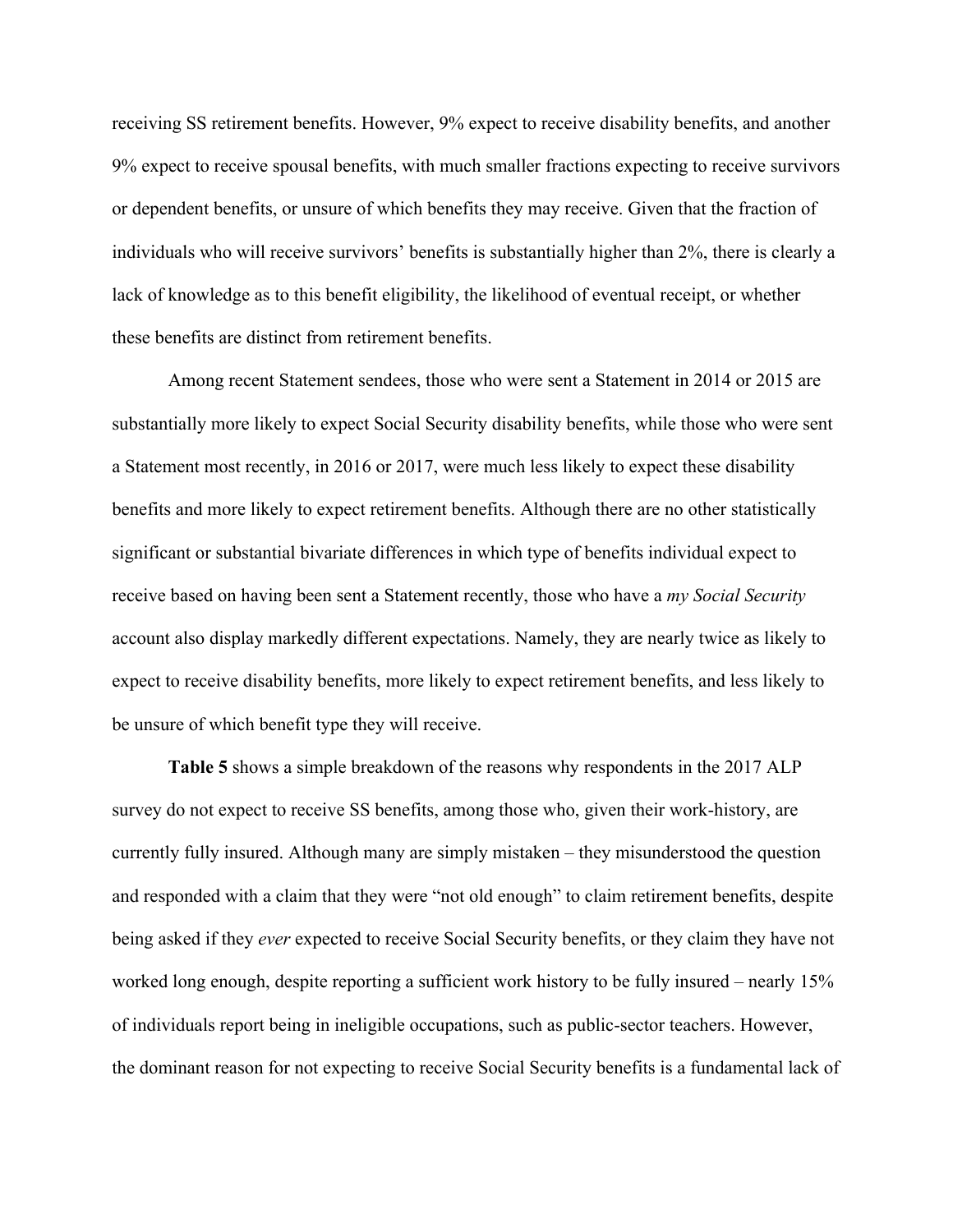belief in Social Security continuing to exist. Although this breakdown is just across 2017 ALP respondents, some of whose attitudes may have been affected by recent Statement receipt, it indicates that an important channel for expecting Social Security benefits is a doubt over the existence of the program itself.

All of these descriptive statistics suggest that those with *my Social Security* accounts are systematically distinct from the general population: they are more likely to be receiving SS benefits, more knowledgeable about SS, more confident in its future, more likely to expect to receive disability benefits, and are generally more educated. To that end, in multivariate regression below, I will control for those who report signing up for a *my Social Security* account before they would have been sent a recent Statement in order to account for these differences and the different information environment (annual email reminder vs. paper document), as well as to avoid conflating any effect of receiving a recent Statement on signing up for a *my Social Security* account $<sup>7</sup>$ </sup>

Further, there are some apparent differences across those recently sent a Statement – more likely to expect future benefits, more confident in SS's continued generosity - but they are varied, both by type of expectation and how recently one was sent a Statement. Although inference requires controlling for covariates to infer the effect of the Statement itself, before embarking on regression analyses, I first turn to what people report about their interaction with *my Social Security* accounts and Statements.

### *Memory of and Attitudes toward Social Security Information*

<u> 1989 - Johann Barn, mars ann an t-Amhain an t-Amhain an t-Amhain an t-Amhain an t-Amhain an t-Amhain an t-Amh</u>

 $7$  Excluding these individuals reduces the statistical power but does not substantially affect the point estimates shown.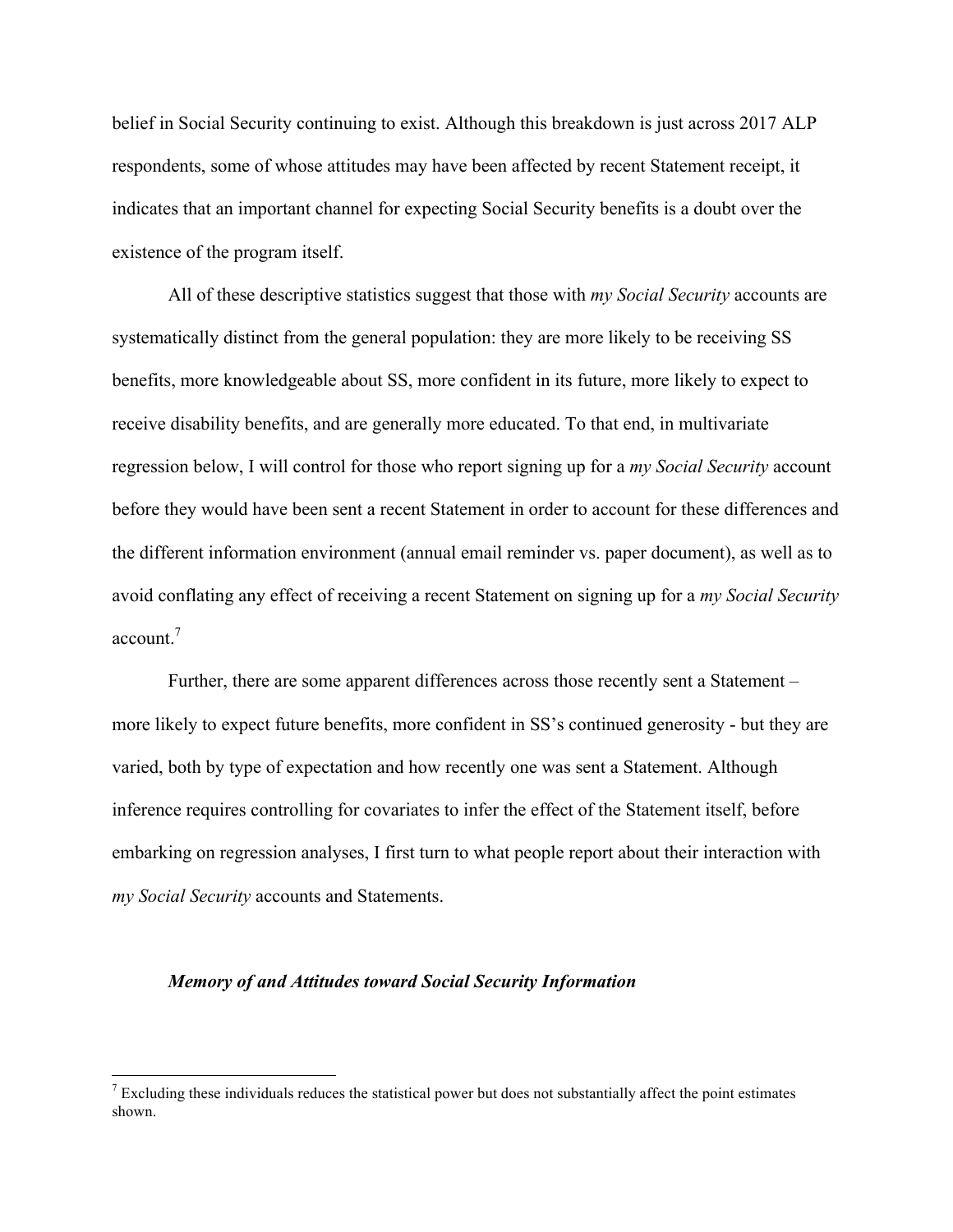**Table 6** and **Table 7**, as well as Figures 1 and 2, review how well individuals recall receiving Statements and what they found useful about them. **Table 6** first presents the weighted fraction of survey module 479 respondents who report receiving SS income, and thus would not have been recently sent a Statement. Among those not receiving SS income, over 70% report ever having received a Statement. Although a few of these individuals would not have been sent a Statement ever – a few are young enough not to have received a Statement before 2011 and have not been sent a recent Statement, some may not have filed taxes to have retrievable addresses, and some may simply have moved without having their mail forwarded – this rate of recall of these Intended-to-Treat with Statement receipt is even higher than prior estimates of approximately two-thirds.

The next row shows the fraction that would have been sent a Statement since 2014 or those who have a *my Social Security* account and thus would be reminded to check their account. Slightly less than 60% respondents had an informational reminder or Statement sent to them, while slightly over 40% have not. Nearly a quarter of individuals who are not receiving SS income report having a *my Social Security* account,<sup>8</sup> with 14% percent of individuals who would have been sent a recent Statement were not sent one due to holding such an account. Finally, of those who were sent a recent Statement, nearly a third does not recall having received one. This lack of recall may be due to having forgot receiving one, having moved, or not having a retrievable address to begin with.

<u> 1989 - Johann Barn, mars ann an t-Amhain an t-Amhain an t-Amhain an t-Amhain an t-Amhain an t-Amhain an t-Amh</u>

<sup>8</sup> Given that there are approximately 30 million *my Social Security* accounts, this fraction seems high, although among the internet-connected respondents, adult individuals not currently receiving SS income, this fraction may not be as much as an overestimate as initially appears. The question in ALP module 479 was intended to be particularly discriminating and not include individuals who just visited the SSA website; they were asked "Have you ever signed up for an online *my Social Security* account from the Social Security website? This account provides personalized benefit information and allows you to check your history of earnings. You would have had to provide your name and Social Security Number to create a user ID and password."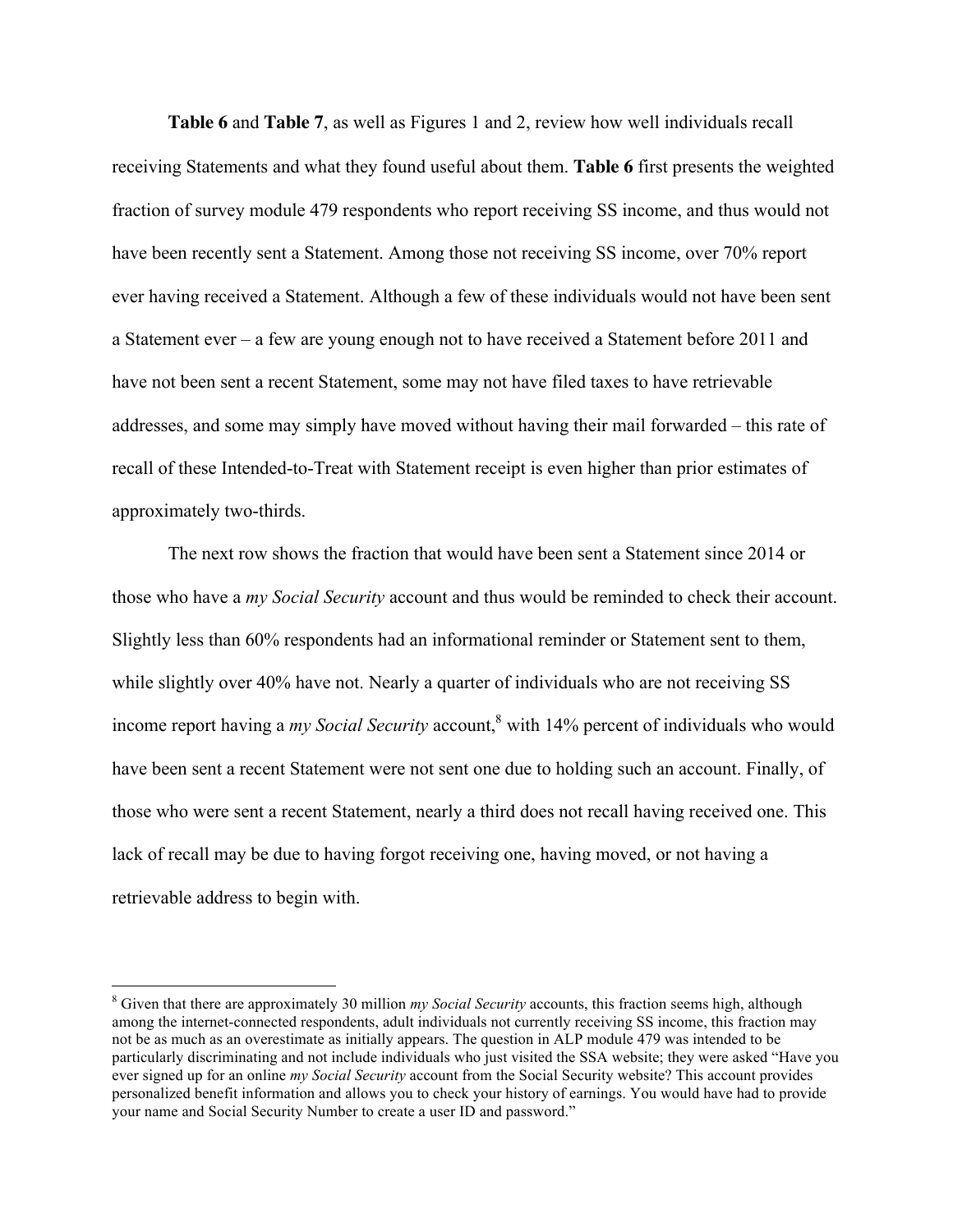Figure 1 and Figure 2 show the rate of recall of receiving recent Statement (that is, a Statement since 2014) among those who were sent a Statement, given their birth year, working in an eligible occupation, having a sufficient work history from earnings histories elicited in prior ALP modules, and not having a *my Social Security* account. That is, I use as my information as possible to limit the sample to those who actually should have been sent a Statement. Within this population, just over two thirds – 67.8% – recall receiving such a recent Statement. This figure is remarkably consistent with prior audit studies and surveys of the first Statement's introduction in the mid- to late-1990s.

In contrast to these prior studies, the ALP module elicits recall across the entire age distribution, indicating a sharp age gradient. Less than half of under 40 sendees recall receipt, whereas over 90% of sendees over 60 recall receipt. Future research is required to disentangle the many possible mechanisms – less accurate recent addresses for younger workers, lower likelihood of opening or reading paper mail among younger workers, or simply greater attention paid to communications from SSA among older workers.

Figure 2 shows recall rates by the year in which respondents were sent a Statement. Rates of recall are high across these years, but in recent years, 2016 especially, recall is highest. Given this difference in recall rates by how recently respondents were sent a Statement, as well as exploratory analyses I conducted, I separately estimate effects among those sent a Statement in 2014/2015 from those sent a Statement in 2016/2017.

**Table 7** presents means regarding how useful respondents found the Social Security Statement and their *my Social Security* account (among those recalling receiving a Statement or signing up for an online account). The majority of individuals found these information sources useful, although those who had a *my Social Security* account found it a more useful resource than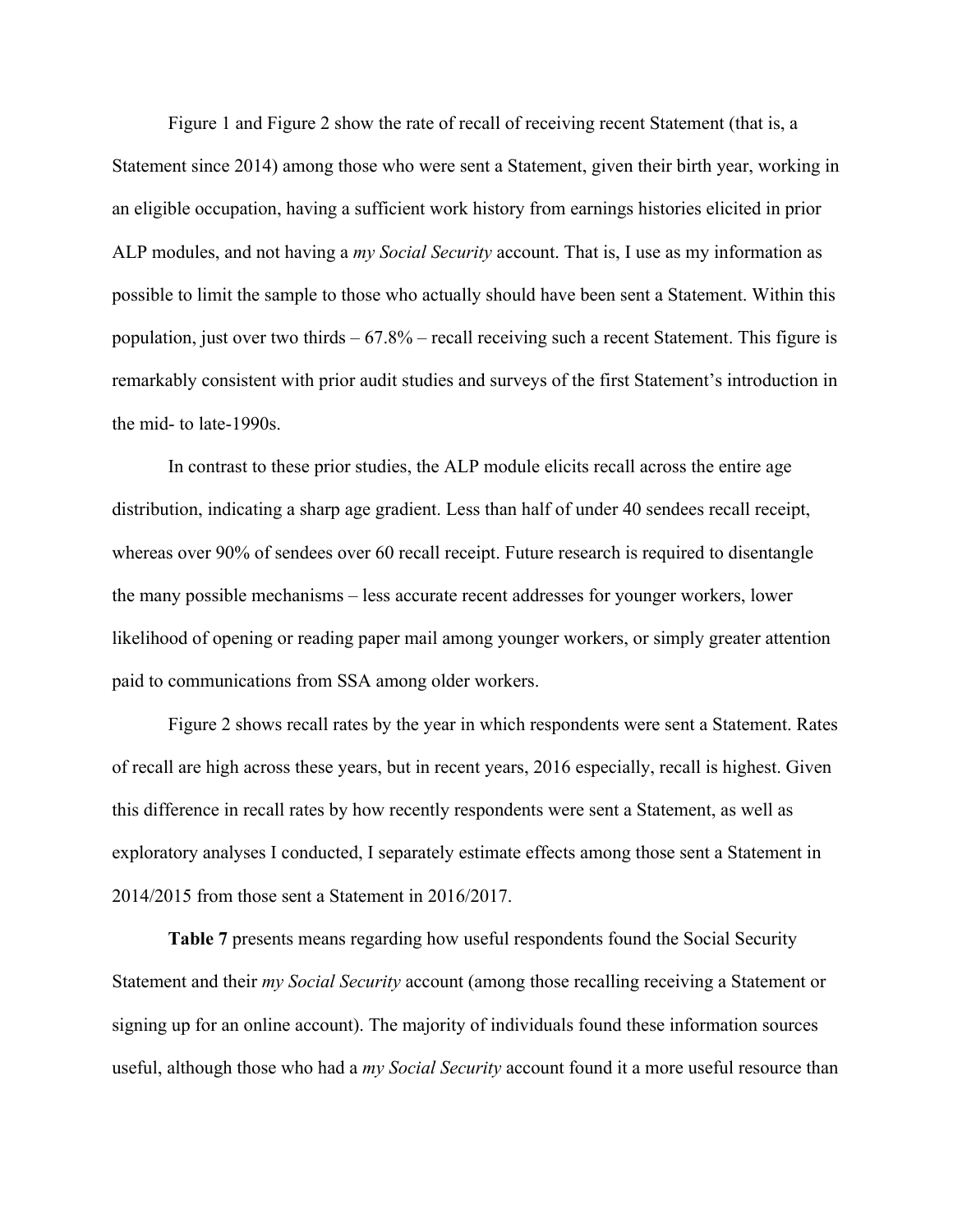Statement recipients found the Statement. However, the Statement was found to be more useful for retirement purposes, both in deciding when to retire and when to claim SS retirement benefits. Although retirement planning accounts for the vast majority of perceived usefulness, individuals' *my Social Security* accounts were reported to be more useful for non-retirement, and in particular, SS disability benefits.

With these results in hand – that individuals generally report high levels of Statement receipt, of take-up of *my Social Security* accounts, and of the usefulness of these informational resources – we next turn to regression estimates of the impact of the Statement's reintroduction on expectations of Social Security benefits.

#### *Causal Impact of the Statement's Reintroduction on Expectations, Savings, and Work*

**Tables 8, 9, and 10** test the effect of being sent a Statement since its 2014 reintroduction on expectations over one's own SS benefits, expectations about program dynamics and generosity in general by estimating variations of equation 1.

**Table 8** first presents linear probability model results of the impact of being sent a Statement since 2014 on one's expectations of ever receiving SS benefits in the future. Bivariate comparisons indicated that Statement receipt may be associated with a greater likelihood of expecting future benefits. Column 1, a weighted regression including just the Statement variables shows that there is a positive relationship, especially for those sent a Statement in 2016 or 2017. However, this relationship is only marginally significant. Including demographic controls reduces these standard errors and now the estimate for recent Statement sendees is statistically significant at the 5% level; these variables are available in most surveys and would lead to inference as to the Statement having an effect on expectations. Fortunately, ALP respondents to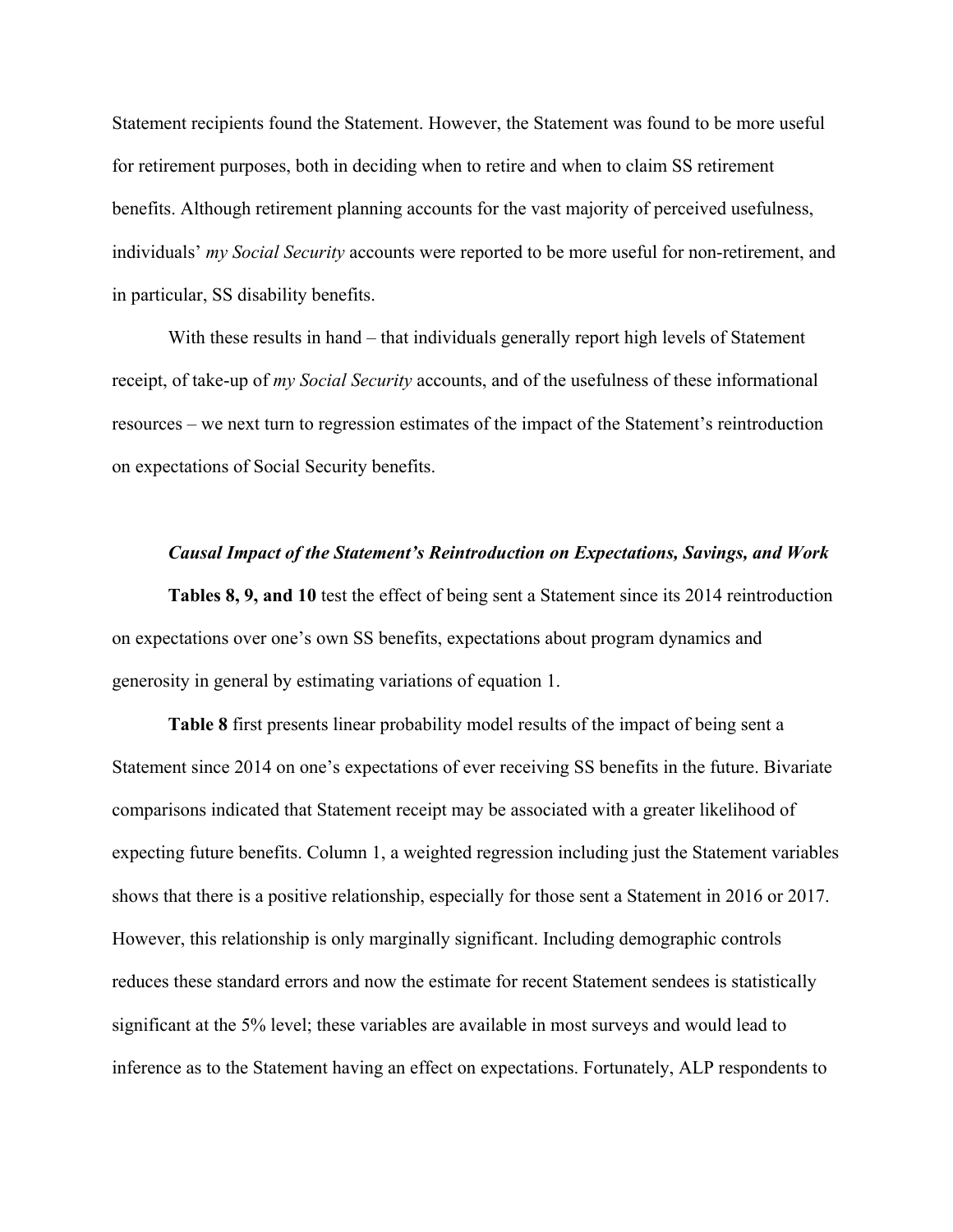the ms479 survey were asked about whether they had a *my Social Security* account and had previously responded to a survey eliciting general SS knowledge. Including these measures leads to a large increase in the expectation of receiving SS benefits of nearly 21 percentage points. This estimate is highly statistically significant. Although the point estimate for those sent a Statement in 2014 or 2015, it is not statistically significant.

There is clearly an advantage in including prior SS knowledge and whether an individual had a *my Social Security* account in estimating the Statement's average impact, both in terms of variation explained and the size of the estimate. Moreover, the prior SS knowledge measures allow for heterogeneous impacts, presented in column 4 as the interaction of the 0 to 7 score – the number of the 7 questions an individual answered correctly in 2010. Being more knowledgeable about SS increases the likelihood of expecting SS benefits directly by 5.5 percentage points for every point in the knowledge score; receiving a recent Statement further increases the likelihood of expecting benefits by 38.4 percentage points. However, this effect is reduced by 5.9 percentage points for every point in the knowledge score. In other words, if one previously knew very little about SS, the Statement is likely to greatly increase the likelihood of expecting benefits; the more knowledgeable such a person is before Statement receipt, the less of an impact of the Statement on expecting benefits. In fact, for those with a perfect knowledge score of 7, there is no statistically significant net impact of the Statement on SS benefit expectations.

Columns 5 and 6 limit the sample to those who, in a 2013 ALP module, reported that they did not expect to ever receive SS benefits. This restriction reduces the sample to only 188 respondents; however, these respondents are even more reactive to the Statement. An individual with a 2010 knowledge score of 0 and who did not expect to receive SS benefits in 2013 is now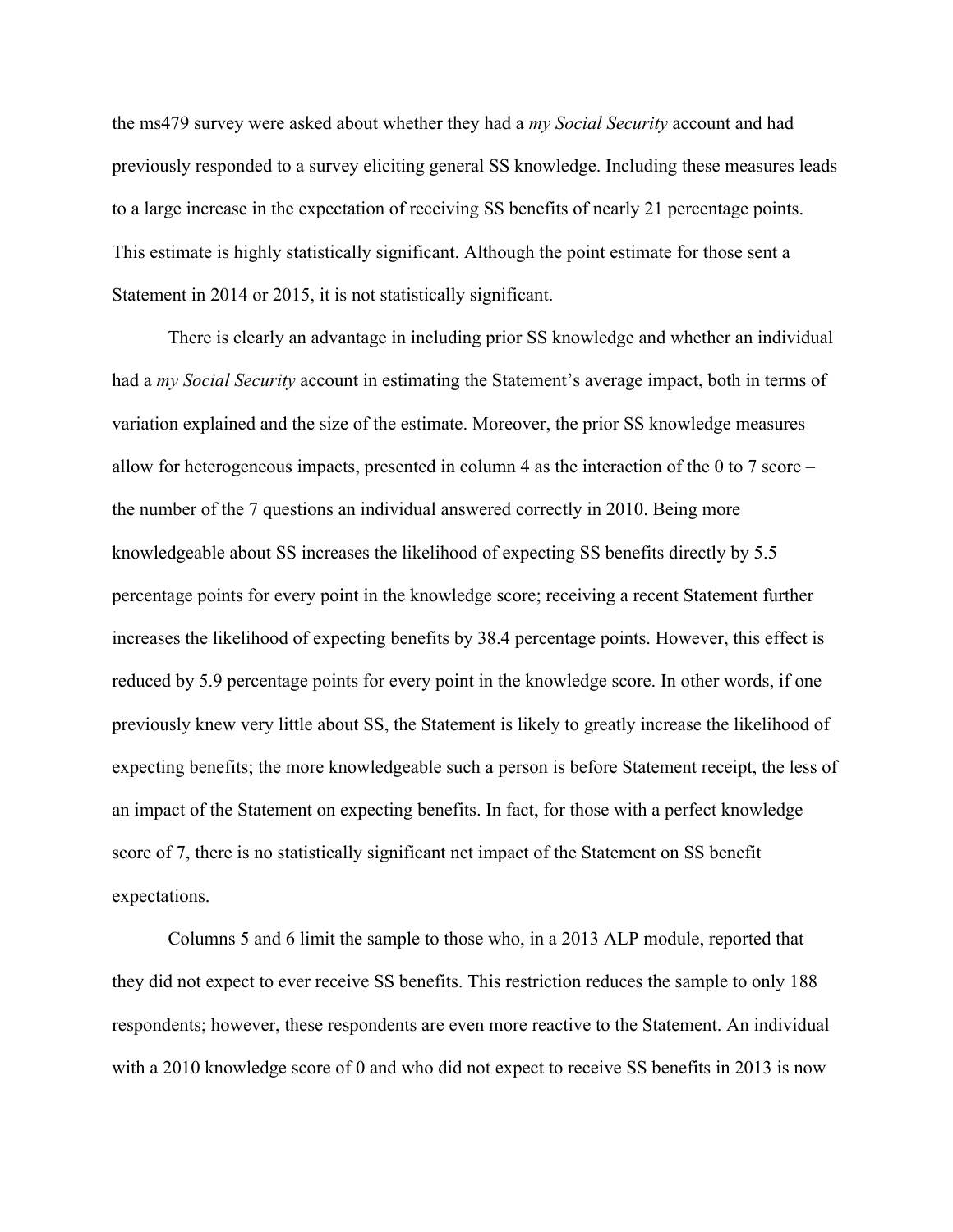52.9 percentage points more likely to expect benefits in 2017 if they recently were sent a Statement. This effect is marginally significant for those sent a Statement in 2014 or 2015, but the point estimate is 27.6 percentage points. Once again, among those recently sent a Statement, those with a perfect knowledge score showed no effect of the Statement.

From **Table 5**, the majority of individuals who do not expect to receive SS benefits are concerned about SS itself continuing to exist. Given the strong effect of the Statement on this expectation among those who previously did not expect benefits, it is natural to examine how the Statement affects the perceived likelihood of changes to SS itself.

**Table 9** presents the results from the best available measure: in prior modules and in the ms479 module, respondents are asked for the likelihood, on a scale of 0 to 100, of Congress changing Social Security to make it less generous in the next 10 years. This question is asked of the Social Security system for anyone, which I refer to as "overall," as well as of the respondent's own benefits;<sup>9</sup> for example, a 61-year-old may consider it very unlikely that his benefits will be reduced, while he may consider it very likely that benefits will be reduced for individuals currently in their 20s.

From Column 1, the effects of being sent a Statement in 2016/2017 or in 2014/2015 are relatively similar: a 10-12 percentage point reduction in the perceived likelihood that Congress will make Social Security less generous. It is unclear why there is this greater faith in the generosity of the program, since the Statement itself includes the following language directly the benefit estimates: "Your estimated benefits are based on current law. Congress has made changes to the law in the past and can do so at any time. The law governing benefit amounts may change

<u> 1989 - Johann Barn, mars ann an t-Amhain an t-Amhain an t-Amhain an t-Amhain an t-Amhain an t-Amhain an t-Amh</u>

<sup>&</sup>lt;sup>9</sup> It is worth noting that there are a substantial number of "irrational" responses to these questions, in which respondents report a higher likelihood of Congress cutting their own benefit than cutting the program at all, calling into question the validity of respondents' interpretation of this latter question as independent or conditional and introducing additional variation in this variable.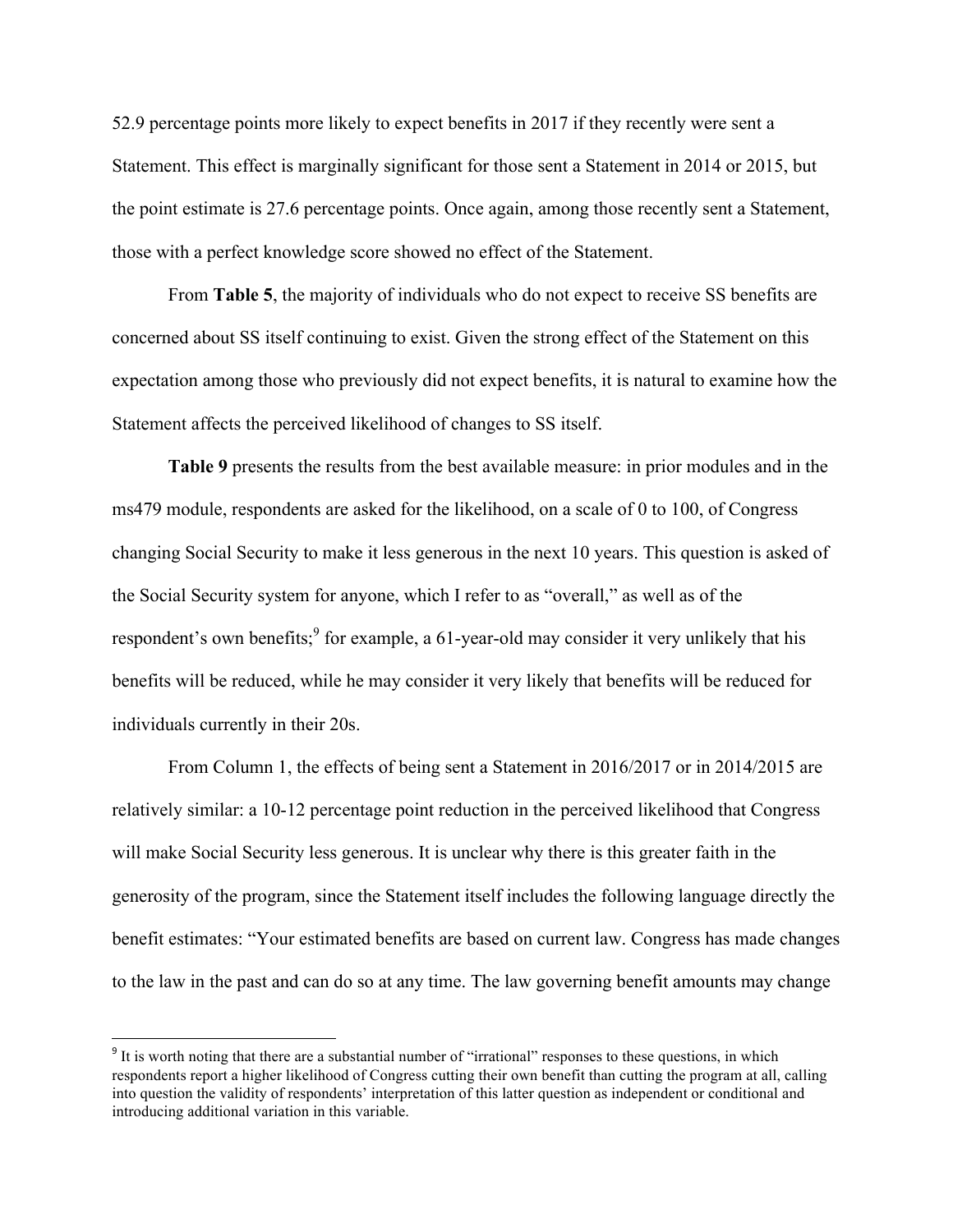because, by 2033, the payroll taxes collected will be enough to pay only about 75 percent of scheduled benefits." This effect does not appear to be mediated by prior knowledge, although it is slightly more pronounced among those who previously did not expect to receive SS benefits. The effect on expectations over Congress making one's own benefits less generous is smaller and less significant, although the caveat to individuals' interpretation of this question applies. Further research is required to understand how this communication from SSA appears to quell concerns about the continued generosity or existence of SS benefits. Regardless, recently being sent a Statement does consistently increase expected receipt and generosity of these benefits.

Finally, **Table 10** presents estimates of the effect of being sent a Statement on expecting a non-retirement type of SS benefit – disability or spousal – as well as the effect of the Statemnt on expected claiming age. Perhaps not surprisingly given the small rates of expecting nonretirement SS benefits, any effects are at best small, and rarely statistically significant. There is some evidence that being sent a Statement in 2014/2015 increases the likelihood of expecting disability benefits, mitigated by prior knowledge of the existence of SS disability benefits, but limited sample sizes severely limit inference.

However, there is a measurable effect of the Statement on claiming age. Although the overall average is not statistically significant, this average null estimate masks substantial heterogeneity: those who received a score of 0 were likely to claim almost 2 years younger if they recently were sent a Statement. But for every point higher they score, the Statement moves this estimate by just over half a year, such that someone scoring a perfect knowledge score of 7 in 2010 now reports that they are likely to claim 2 years older if recently sent a Statement. These effects diminish and are no longer statistically significant if sent a Statement two or more years ago.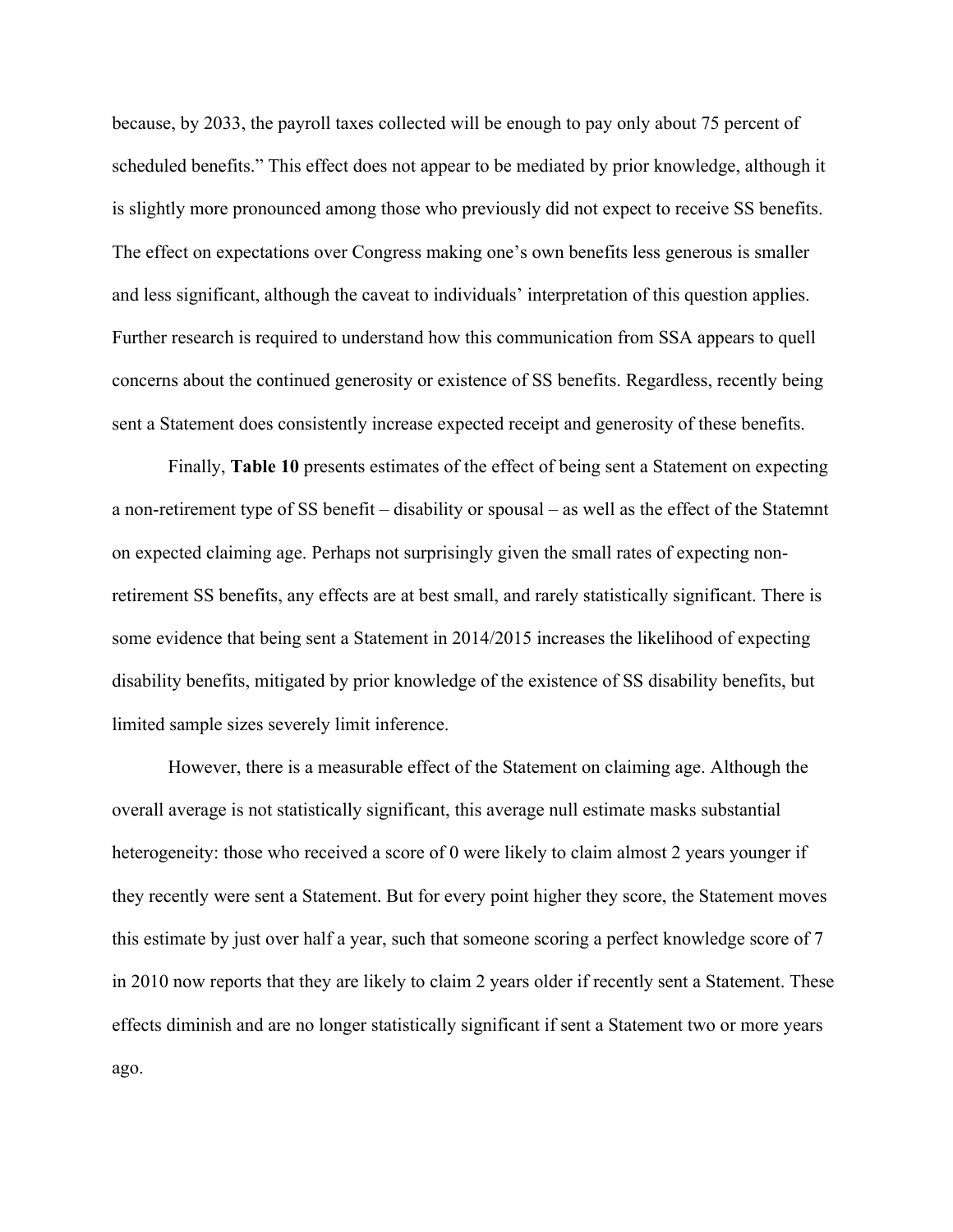These regression results indicate that the Statement increases the likelihood of receiving SS benefits, but there is strong heterogeneity by prior knowledge of the Social Security system, with the Statement's effect largest among the previously least informed. This effect is large in magnitude, and despite a limited sample size, statistically significant. It is even stronger among those who previously did not expect to receive SS benefits. But the Statement's effect diminishes over time: there is no statistically significant effect among those sent a Statement at least two years ago.

The Statement also appears to increase faith in the continued generosity in SS benefits: recent recipients report a substantially lower likelihood that Congress will make SS benefits less generous in the next 10 years, despite the Statement itself asserting that the projected benefits reported therein are subject to change.

Finally, being sent a Statement changes the age people expect to claim, but it does so, once again, with a high degree of heterogeneity by prior knowledge: those with little knowledge of SS benefits expect to claim benefits earlier, but with more knowledge, the later individuals plan to claim.

### **5. Discussion, Future Research, and Conclusion**

The descriptive statistics, recall, usefulness, and regression results all point to the Statement's reintroduction having a measurable impact on individuals' expectations over future SS benefit receipt (increasing expectations of future receipt, shoring up confidence in continued program generosity, and changing expected claiming ages), and individuals find the information therein, as well as the *my Social Security* account, highly useful for retirement planning.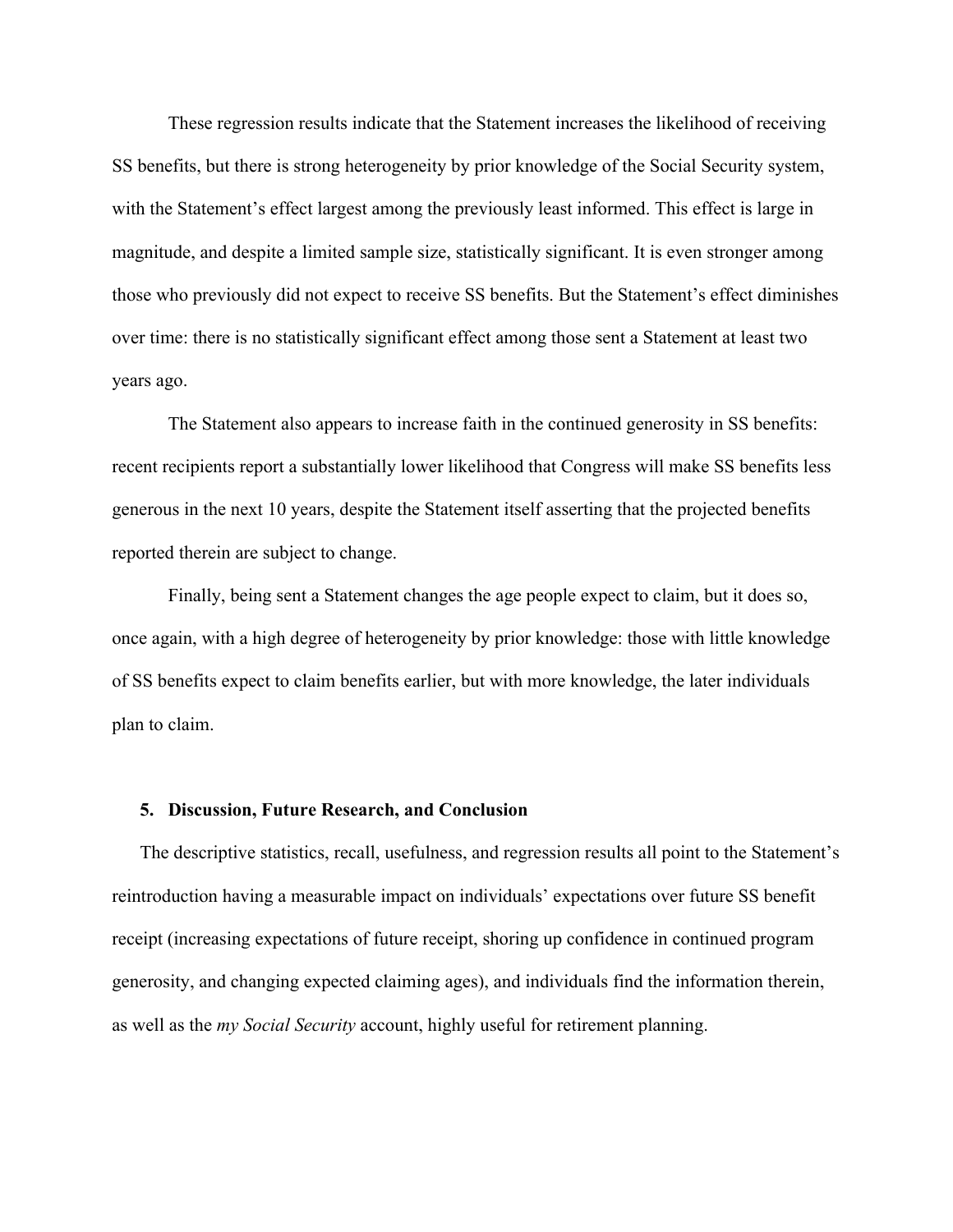However, this analysis is the first step in using American Life Panel data in analyzing the impact of the Statement's 2014 reintroduction on individuals' expectations and behavior. Future analyses can take advantage of additional survey modules eliciting full earnings histories from respondents. Including these measures would finally allow Statement research to move past Intention-to-Treat analyses to modeling how retirement behavior changes as a function of expectations. Specifically, the heterogeneous impacts on expected claiming age speaks to the importance of prior knowledge and expectations; the theoretical impact of the Statement on savings and retirement behavior depends on how the information contained therein compares to prior expectations. For example, there is clearly a positive shock to the respondents who previously did not expect to ever receive SS benefits and knew little about the program: there is an over 50 percentage point increase in expecting SS benefits. Such a positive shock to perceived Social Security wealth – from zero to a positive amount – is likely to have an effect on retirement planning, as evidenced by changes in expected age of claiming. However, careful analysis of how the Statement compares to expected SS benefits is necessary beyond this extreme case. Regardless, the effects of the Statement on expectations degrades quickly over time: estimated impacts are generally statistically significant if an individual was sent a Statement in the last year and a half, but this significance dissipates for those sent a Statement beforehand.

This analysis has found that individuals greatly value the information contained in the Statement as well as access to *my Social Security* accounts, and that they actively use this information in constructing their own expectations. Not only does the Statement itself impact expectations, but its effects dissipate quickly, suggesting that both the content of the communication and its frequency are both policy levers for changing perceptions of the Social Security system. With the ongoing American Life Panel, future analyses may be able to uncover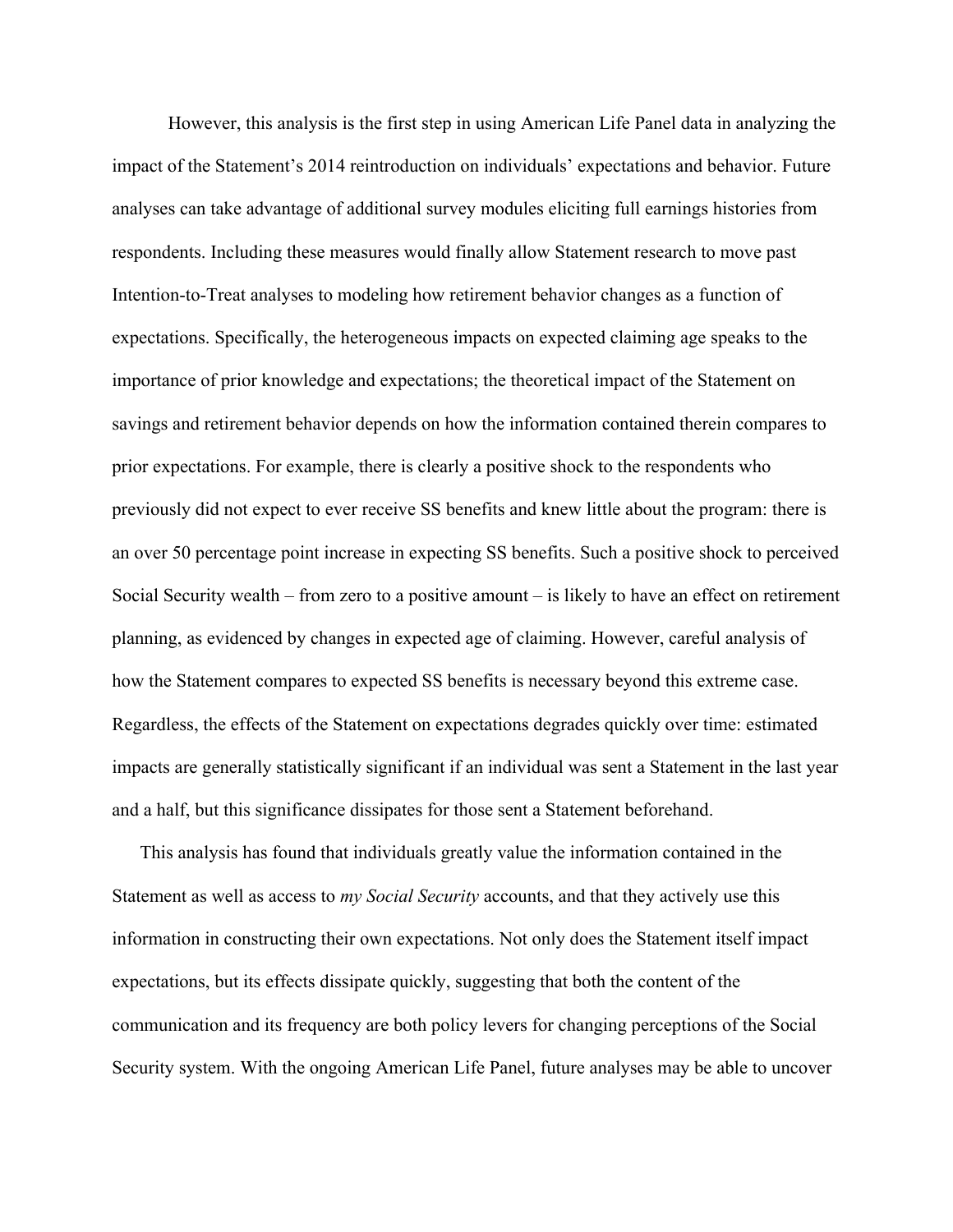which types of respondents are most sensitive to ongoing information outreach, and in what ways their behavior changes.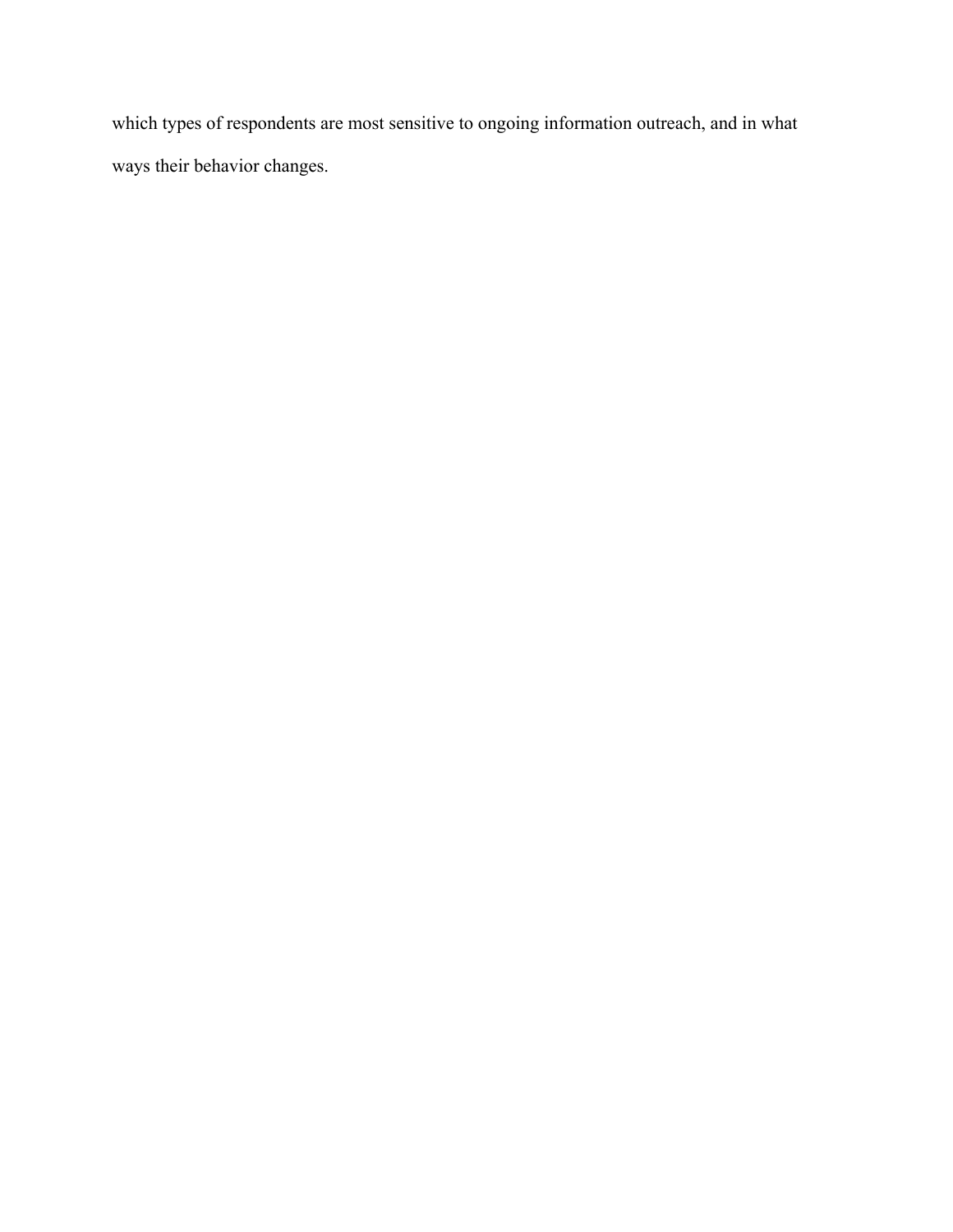# **References**

Armour, Philip, *forthcoming*. "The Role of Information in Disability Insurance Application: An Analysis of the Social Security Statement Phase-In," *American Economic Journal: Economic Policy*

Biggs, Andrew G, 2010. "Improving the Social Security Statement." *Financial Literacy Center Working Paper.*

Friedberg, Leora, 2000. "The Labor Supply Effects of the Social Security Earnings Test." *The Review of Economics and Statistics*

Greenwald, Matthew, Arie Kapteyn, Olivia Mitchell, and Lisa Schneider, 2010. "What Do People Know about Social Security?" *Financial Literacy Center Working Paper*

Liebman, Jeffrey B., and Erzo FP Luttmer, 2015. "Would people behave differently if they better understood Social Security? Evidence from a field experiment*." American Economic Journal: Economic Policy*

Liebman, Jeffrey B., Erzo FP Luttmer, and David G. Seif, 2009. "Labor Supply Responses to Marginal Social Security Benefits: Evidence from Discontinuities." *Journal of Public Economics*

Mastrobuoni, Giovanni, 2011. "The Role of Information for Retirement Behavior: Evidence Based on the Stepwise Introduction of the Social Security Statement," *Journal of Public Economics.*

Smith, Barbara A., and Kenneth A. Couch, 2014. "The Social Security Statement: Background, Implementation, and Recent Developments*," Social Security Bulletin*

Smith, Barbara A., and Kenneth A. Couch, 2016. "The Social Security Statement and Timing of Retirement Benefit Receipt," Unpublished manuscript.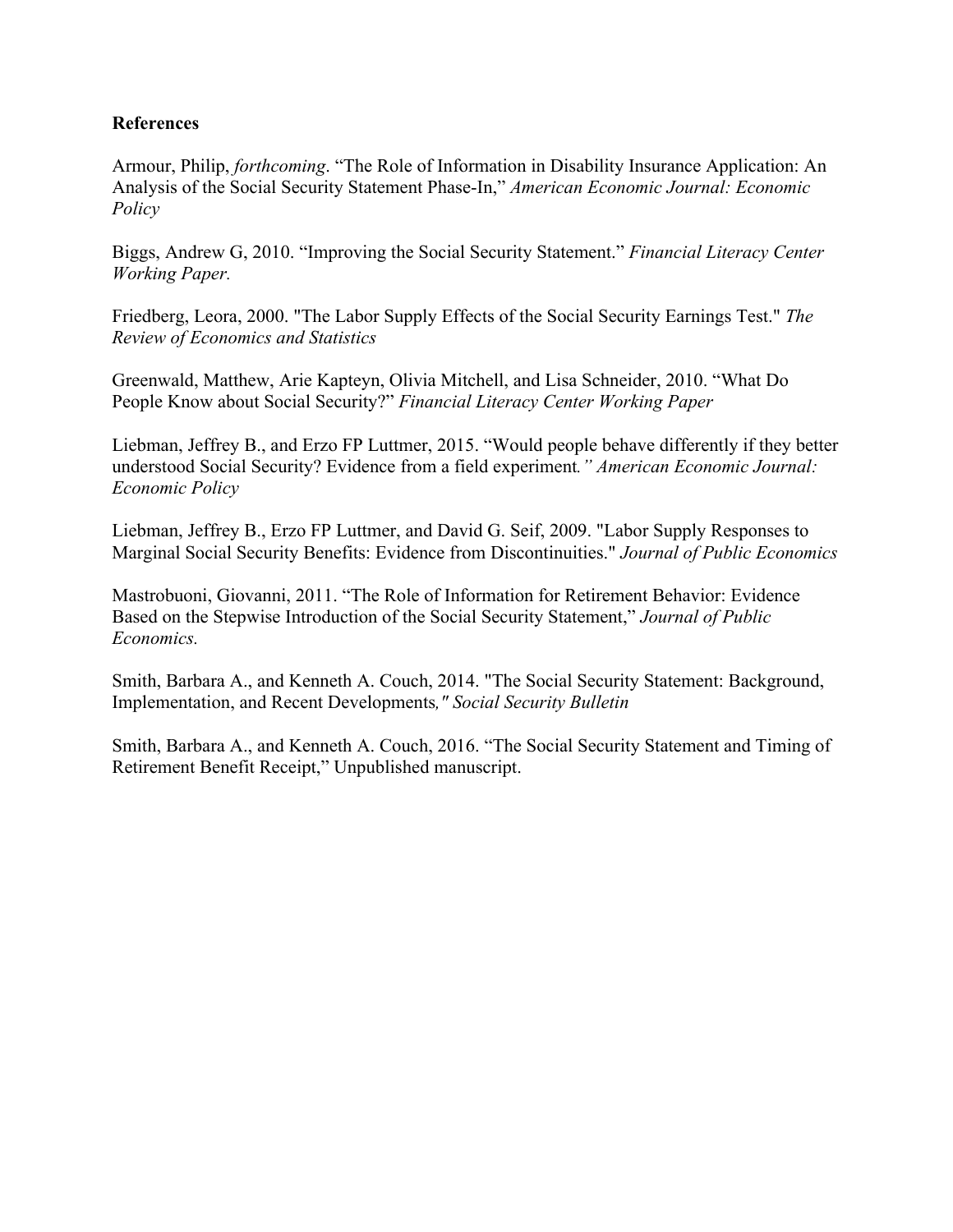



Note: Weighted calculations of individuals who would have been sent a Social Security Statement since 2014, due to prior work and not to having a *my Social Security* account by the year of sending, as well as due to their birthyear, who do not recall receiving a Statement in the past 5 years.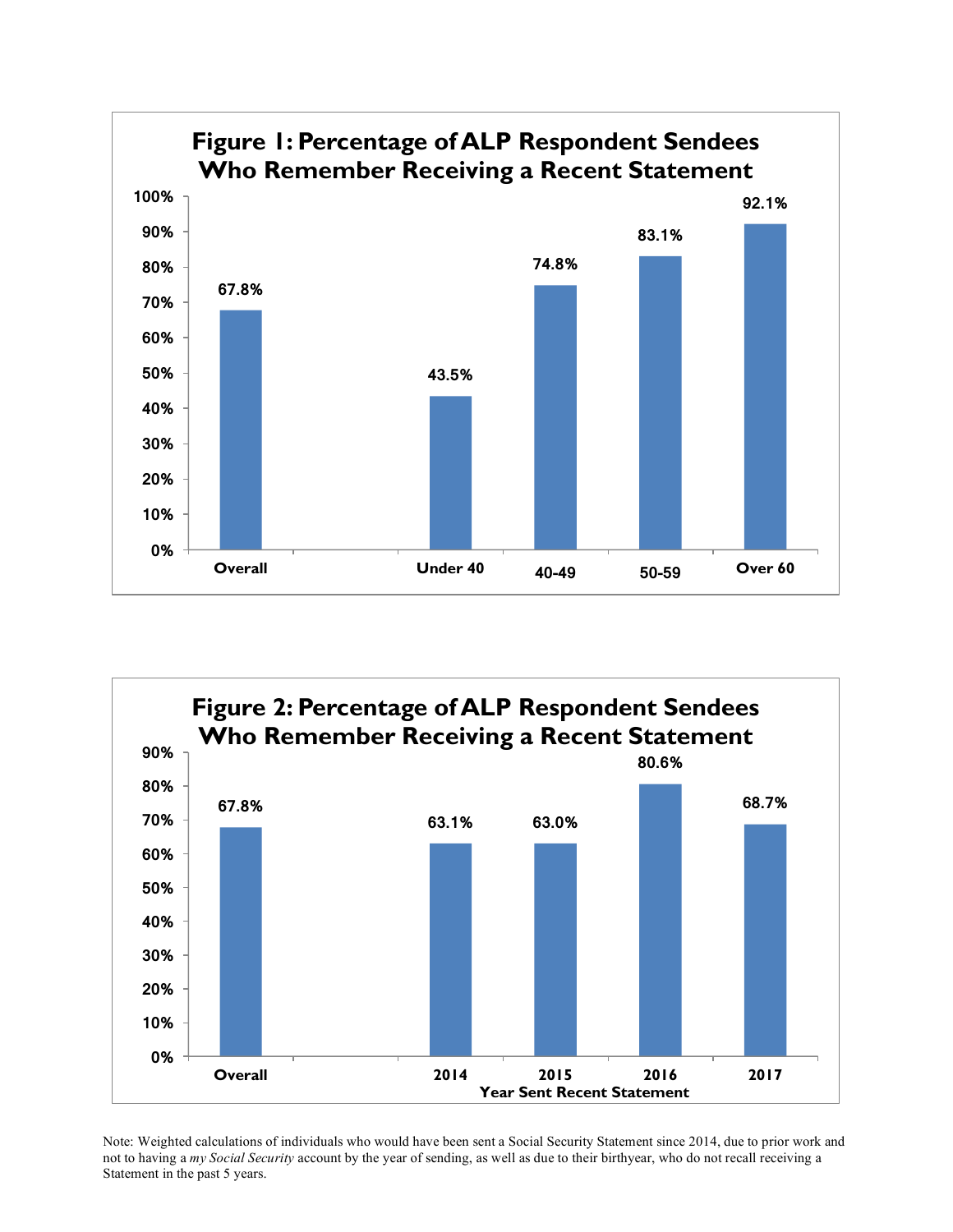|                        |             |                  | Not Sent a             |                  |                  |
|------------------------|-------------|------------------|------------------------|------------------|------------------|
|                        |             | Has a my Social  | <b>Statement Since</b> | Sent a Statement | Sent a Statement |
|                        | Overall     | Security Account | 2014                   | in 2014 or 2015  | in 2016 or 2017  |
| Age                    | 51.29       | 54.82            | 51.67                  | 47.44            | 52.34            |
|                        | (15.04)     | (12.14)          | (14.87)                | (15.51)          | (14.94)          |
| Female                 | 0.52        | 0.41             | 0.57                   | 0.52             | 0.47             |
|                        | (0.50)      | (0.49)           | (0.50)                 | (0.50)           | (0.50)           |
| White                  | 0.67        | 0.61             | 0.54                   | 0.76             | 0.75             |
|                        | (0.47)      | (0.49)           | (0.50)                 | (0.43)           | (0.43)           |
| <b>Black</b>           | 0.11        | 0.12             | 0.12                   | 0.07             | 0.16             |
|                        | (0.32)      | (0.32)           | (0.33)                 | (0.26)           | (0.37)           |
| Other                  | 0.22        | 0.27             | 0.34                   | 0.17             | 0.09             |
|                        | (0.42)      | (0.44)           | (0.47)                 | (0.37)           | (0.28)           |
| High School or Less    | 0.41        | 0.34             | 0.46                   | 0.32             | 0.50             |
|                        | (0.49)      | (0.47)           | (0.50)                 | (0.47)           | (0.50)           |
| Some College           | 0.26        | 0.27             | 0.23                   | 0.33             | 0.22             |
|                        | (0.44)      | (0.44)           | (0.42)                 | (0.47)           | (0.42)           |
| <b>Bachelor Degree</b> | 0.16        | 0.20             | 0.15                   | 0.17             | 0.16             |
|                        | (0.37)      | (0.40)           | (0.36)                 | (0.37)           | (0.37)           |
| Graduate Degree        | 0.16        | 0.20             | 0.16                   | 0.18             | 0.11             |
|                        | (0.37)      | (0.40)           | (0.37)                 | (0.39)           | (0.31)           |
| Own Income             | 65,736.91   | 67,332.60        | 71,433.95              | 57,800.23        | 63,516.64        |
|                        | (83,024.83) | (53,062.07)      | (103, 388.39)          | (44, 149.83)     | (85,058.92)      |
| Observations           | 1,259       | 435              | 665                    | 288              | 306              |

## **Table 1: Demographic Characteristics by Social Security Information Exposure**

Note: Weighted averages of demographic and income measures in the 2017 ALP survey discussed in this paper. Standard deviations in parentheses.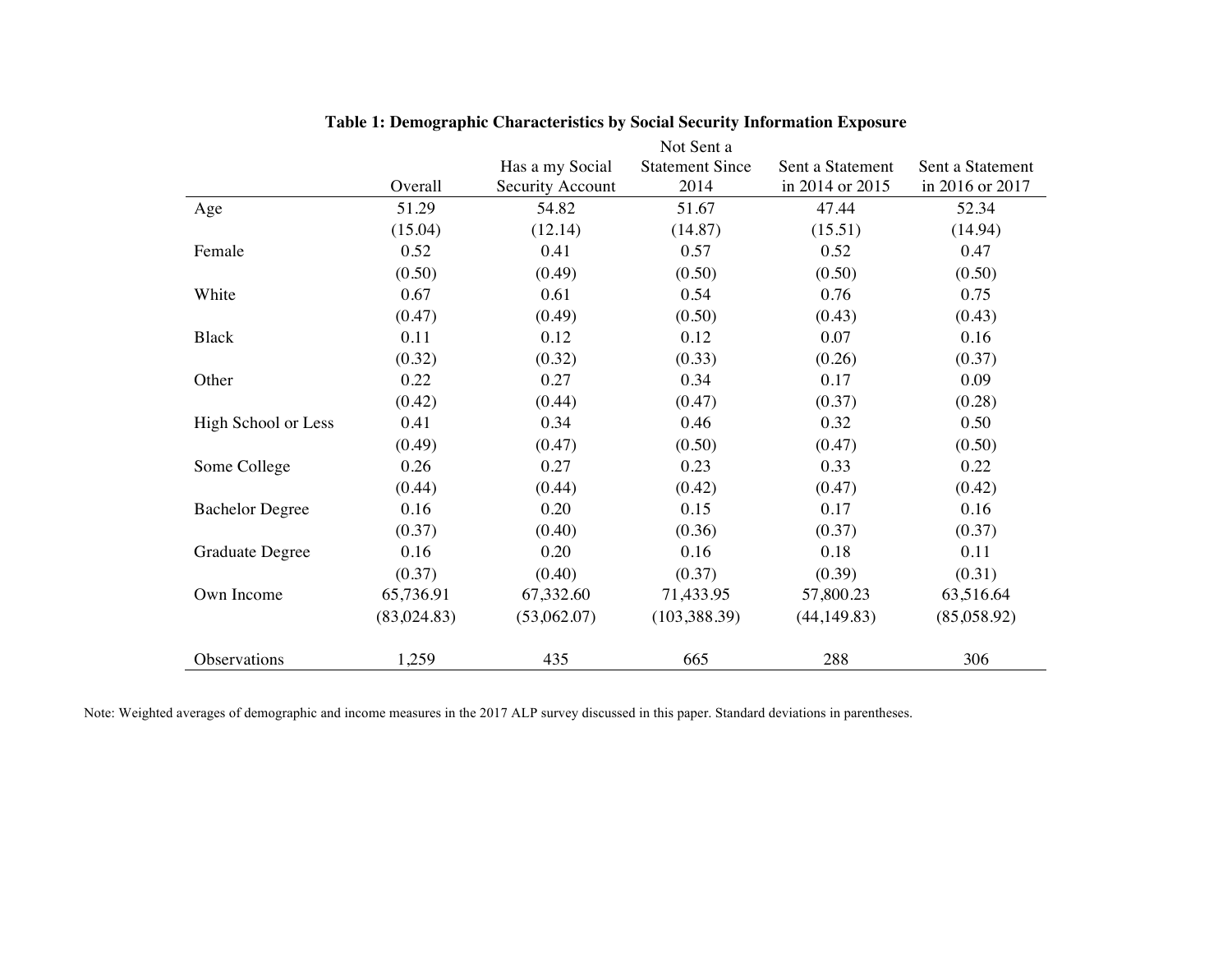|                                                   |         |                  | Not Sent a             |                  |                  |
|---------------------------------------------------|---------|------------------|------------------------|------------------|------------------|
|                                                   |         | Has a my Social  | <b>Statement Since</b> | Sent a Statement | Sent a Statement |
|                                                   | Overall | Security Account | 2014                   | in 2014 or 2015  | in 2016 or 2017  |
| 2010 Correct Answer With Regard to:               |         |                  |                        |                  |                  |
| SS Benefits Based on Highest 35 Year Average      | 0.20    | 0.26             | 0.17                   | 0.18             | 0.24             |
|                                                   | (0.40)  | (0.44)           | (0.38)                 | (0.39)           | (0.43)           |
| SS Benefits Can Be Taxed                          | 0.60    | 0.69             | 0.61                   | 0.63             | 0.56             |
|                                                   | (0.49)  | (0.46)           | (0.49)                 | (0.48)           | (0.50)           |
| SS Benefits Indexed to Inflation                  | 0.48    | 0.50             | 0.50                   | 0.45             | 0.46             |
|                                                   | (0.50)  | (0.50)           | (0.50)                 | (0.50)           | (0.50)           |
| Claiming Age Affects SS Benefits                  | 0.61    | 0.71             | 0.58                   | 0.58             | 0.64             |
|                                                   | (0.49)  | (0.45)           | (0.49)                 | (0.49)           | (0.48)           |
| Spouses Can Receive Benefits                      | 0.60    | 0.71             | 0.60                   | 0.59             | 0.56             |
|                                                   | (0.49)  | (0.46)           | (0.49)                 | (0.49)           | (0.50)           |
| Can Collect at Different Time Age than Retirement | 0.60    | 0.70             | 0.62                   | 0.49             | 0.62             |
|                                                   | (0.49)  | (0.46)           | (0.49)                 | (0.50)           | (0.49)           |
| Can Collect SS Benefits if Disabled               | 0.64    | 0.75             | 0.63                   | 0.59             | 0.66             |
|                                                   | (0.48)  | (0.43)           | (0.48)                 | (0.49)           | (0.47)           |
| 2010 Greenwald et al. Knowledge Score (0-7)       | 3.74    | 4.31             | 3.71                   | 3.51             | 3.73             |
|                                                   | (2.45)  | (2.31)           | (2.45)                 | (2.42)           | (2.49)           |
| Observations                                      | 1,259   | 435              | 665                    | 288              | 306              |

# **Table 2: Knowledge of Social Security Benefits in 2010**

Note: Weighted averages of SS knowledge from the 2010 ALP Module "What Do People Know." Standard deviations in parentheses.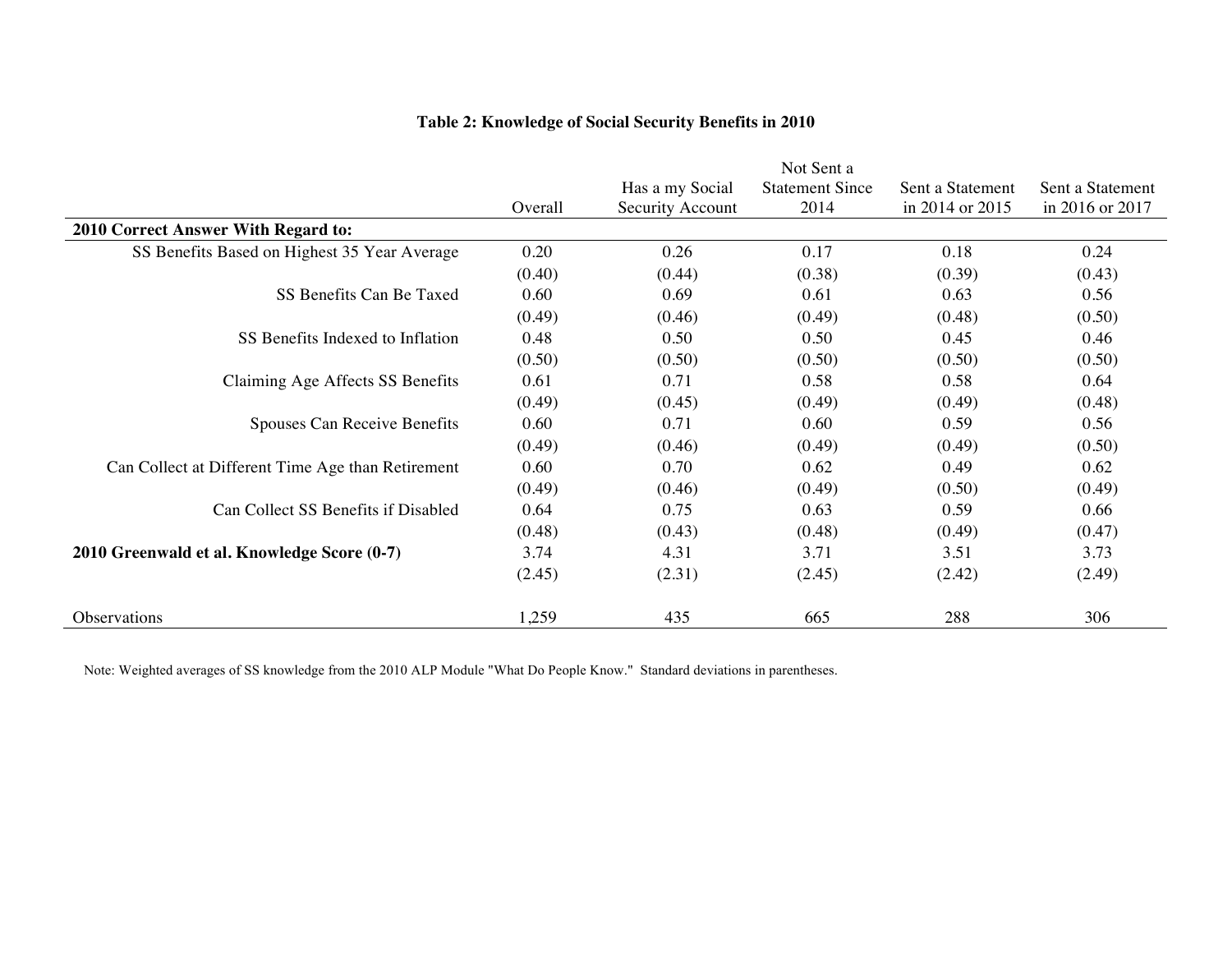# **Table 3: Expectations of Social Security Benefits**

|                                                                   |           |          | 2017 - Has a          | $2017 - Not$        | 2017 - Sent               | $2017 - Sent$             |
|-------------------------------------------------------------------|-----------|----------|-----------------------|---------------------|---------------------------|---------------------------|
|                                                                   | 2013/2014 | 2017     | my Social<br>Security | Sent a<br>Statement | a Statement<br>in 2014 or | a Statement<br>in 2016 or |
|                                                                   | Measures  | Measures | Account               | Since 2014          | 2015                      | 2017                      |
| Currently Receiving SS Income                                     | 0.21      | 0.29     | 0.39                  | 0.28                | 0.21                      | 0.35                      |
|                                                                   | (0.41)    | (0.46)   | (0.49)                | (0.45)              | (0.41)                    | (0.48)                    |
| If Not Currently Receiving SS Income                              |           |          |                       |                     |                           |                           |
| Expects to Receive SS Income in the Future                        | 0.55      | 0.53     | 0.52                  | 0.49                | 0.58                      | 0.57                      |
|                                                                   | (0.50)    | (0.50)   | (0.50)                | (0.50)              | (0.50)                    | (0.50)                    |
| Age Expects to First Collect SS Income                            | 65.62     | 66.41    | 66.53                 | 66.52               | 65.97                     | 66.66                     |
|                                                                   | (4.43)    | (3.45)   | (3.20)                | (3.14)              | (3.62)                    | (3.78)                    |
| <b>Expected Amount of Monthly SS Income</b>                       | 1,430.94  | 1,533.45 | 1,684.61              | 1,569.16            | 1,509.17                  | 1,457.29                  |
|                                                                   | (773.19)  | (870.84) | (764.47)              | (821.20)            | (1,043.86)                | (732.97)                  |
| In Next 10 Years, Likelihood (0-100) Congress will<br><b>Make</b> |           |          |                       |                     |                           |                           |
| SS Less Generous Overall in Next 10 Years                         | 62.55     | 58.87    | 54.93                 | 61.29               | 61.13                     | 52.08                     |
|                                                                   | (31.56)   | (28.35)  | (28.65)               | (28.22)             | (27.82)                   | (28.25)                   |
| Own SS Entitlement Less Generous in Next 10 Years                 | 59.65     | 56.85    | 50.14                 | 55.94               | 59.74                     | 58.05                     |
|                                                                   | (31.55)   | (31.16)  | (29.50)               | (32.12)             | (30.11)                   | (29.51)                   |
| <b>Observations</b>                                               | 1,259     | 1,259    | 435                   | 665                 | 288                       | 306                       |

Note: Weighted averages of SS benefit receipt and SS expectations in the 2013/2014 ALP HRS survey modules and 2017 ALP survey discussed in this paper. Standard deviations in parentheses.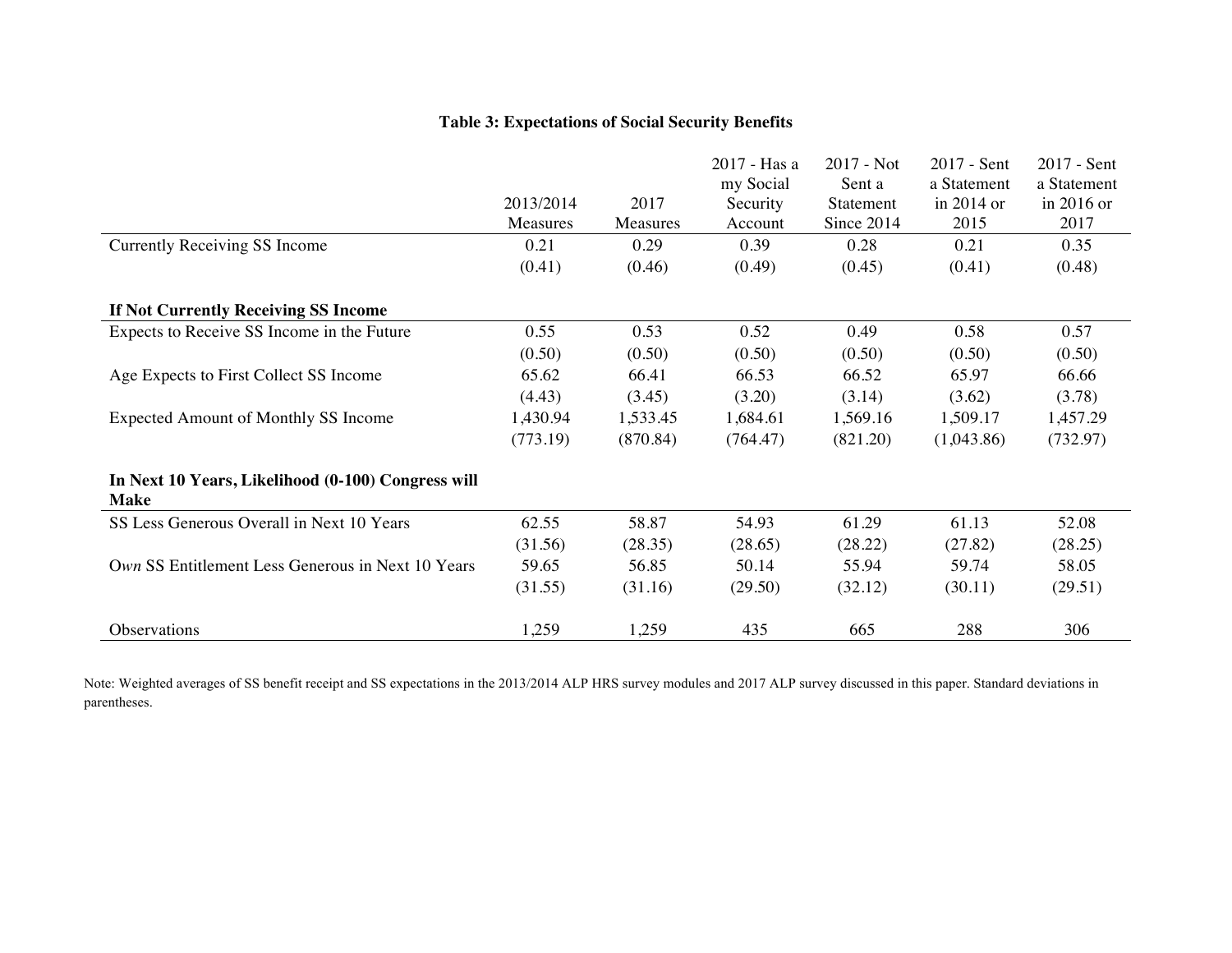|                                                                           | 2017 Measures | 2017 - Has a<br>my Social<br>Security<br>Account | 2017 - Not<br>Sent a<br>Statement<br>Since 2014 | 2017 - Sent a<br>Statement in<br>2014 or 2015 | 2017 - Sent a<br>Statement in<br>2016 or 2017 |
|---------------------------------------------------------------------------|---------------|--------------------------------------------------|-------------------------------------------------|-----------------------------------------------|-----------------------------------------------|
| <b>Among Those Expecting SS Benefits,</b><br><b>Expected Benefit Type</b> |               |                                                  |                                                 |                                               |                                               |
| Retirement                                                                | 0.91          | 0.96                                             | 0.94                                            | 0.82                                          | 0.94                                          |
|                                                                           | (0.28)        | (0.19)                                           | (0.24)                                          | (0.39)                                        | (0.24)                                        |
| Disability                                                                | 0.09          | 0.16                                             | 0.11                                            | 0.15                                          | 0.03                                          |
|                                                                           | (0.29)        | (0.37)                                           | (0.31)                                          | (0.36)                                        | (0.16)                                        |
| Spousal                                                                   | 0.09          | 0.10                                             | 0.08                                            | 0.10                                          | 0.10                                          |
|                                                                           | (0.29)        | (0.30)                                           | (0.27)                                          | (0.30)                                        | (0.30)                                        |
| Survivors                                                                 | 0.02          | 0.01                                             | 0.02                                            | 0.03                                          | 0.02                                          |
|                                                                           | (0.15)        | (0.11)                                           | (0.13)                                          | (0.17)                                        | (0.14)                                        |
| Dependent                                                                 | 0.00          | 0.00                                             | 0.00                                            | 0.01                                          | 0.00                                          |
|                                                                           | (0.06)        | (0.00)                                           | (0.07)                                          | (0.09)                                        | (0.06)                                        |
| Don't Know                                                                | 0.04          | 0.02                                             | 0.04                                            | 0.05                                          | 0.05                                          |
|                                                                           | (0.20)        | (0.13)                                           | (0.20)                                          | (0.22)                                        | (0.22)                                        |
| Observations                                                              | 626           | 222                                              | 317                                             | 152                                           | 157                                           |

# **Table 4: Expectations of Type of Future Social Security Benefit**

Note: Weighted averages of which SS benefits individuals expect among those expecting SS benefits in the 2017 ALP survey discussed in this paper. Standard deviations in parentheses.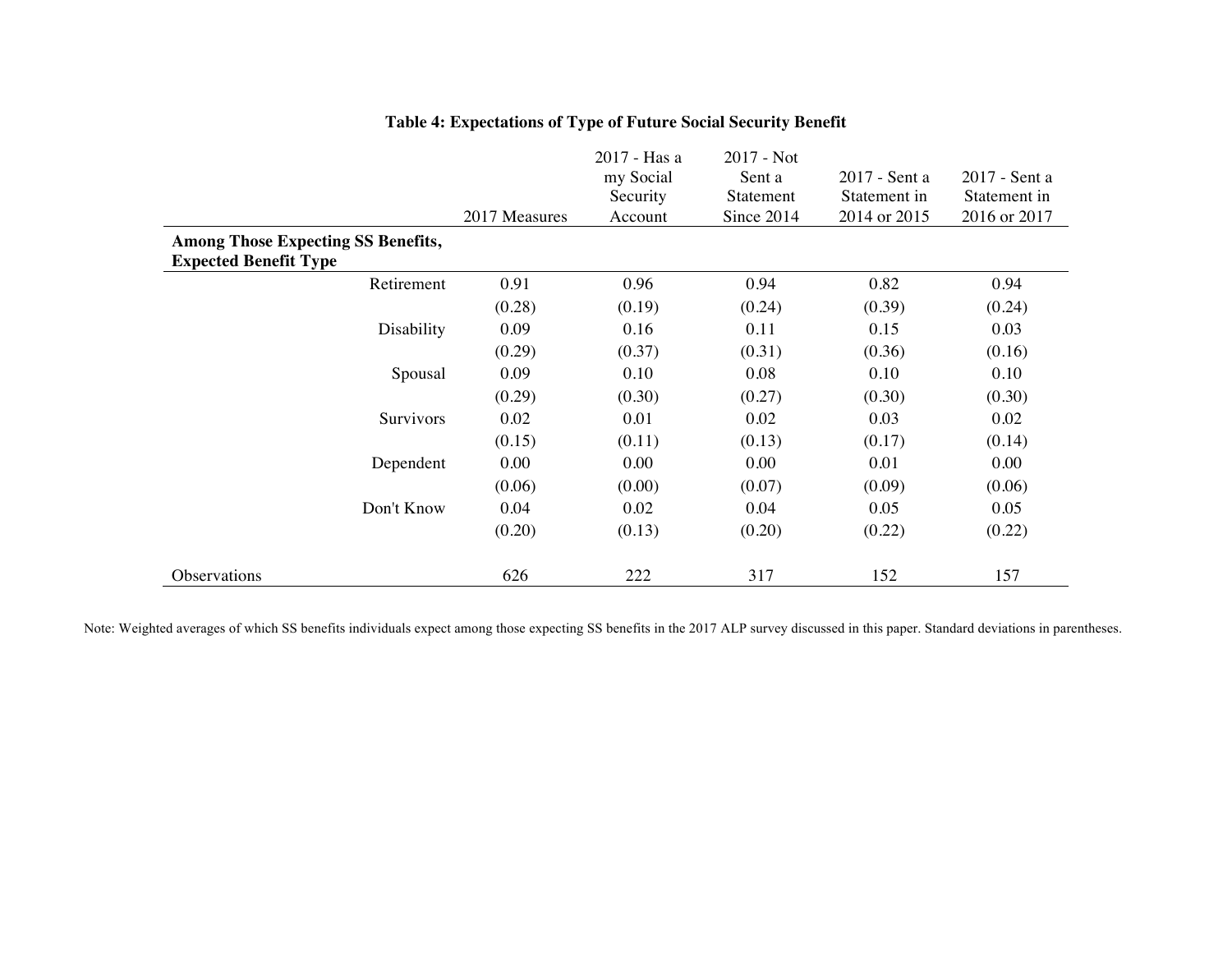|                                                            |       | Weighted   |
|------------------------------------------------------------|-------|------------|
|                                                            | Count | Percentage |
| Non-Beneficiaries Who Do Not Expect to Receive SS Benefits | 116   |            |
| Of Those Not Expecting, Reason Why:                        |       |            |
| Misunderstood                                              | 8     | $10.1\%$   |
| Won't Have Worked Enough                                   | 24    | 26.9%      |
| Ineligible Occupation                                      | 34    | 14.7%      |
| Won't Live Long Enough                                     | 4     | $1.0\%$    |
| Don't Think Social Security Will Be Around                 | 58    | 53.4%      |

# **Table 5: Reasons Why Respondents Do Not Expect to Receive Social Security Benefits**

Note: Counts and weighted percentages of reasons why individuals who do not expect to receive SS benefits in the 2017 ALP survey discussed in this paper.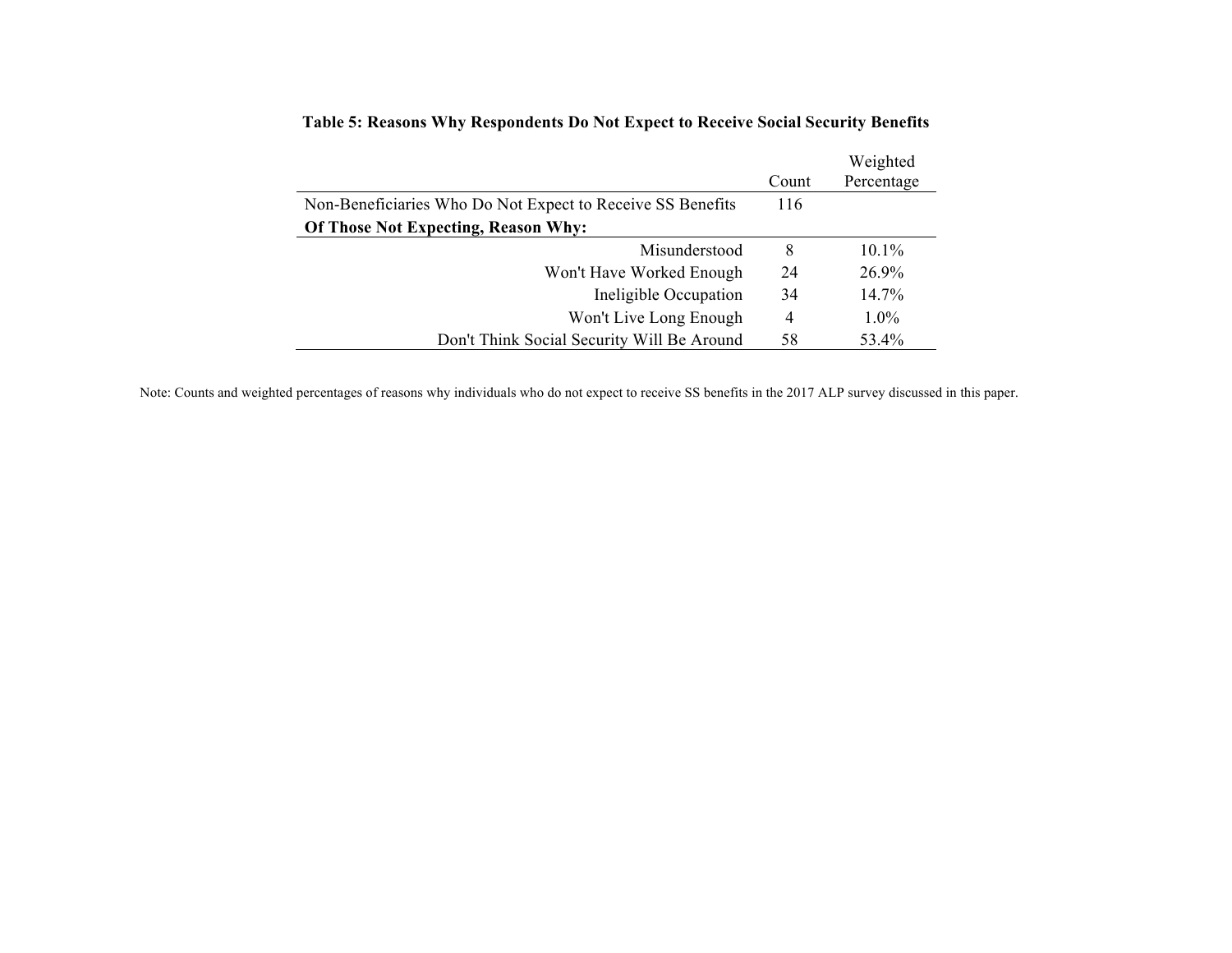### **Table 6: Recall of Social Security Statement and my Social Security Accounts**

|                                                        | Weighted |      |
|--------------------------------------------------------|----------|------|
|                                                        | Average  | N    |
| Currently Receiving SS Income                          | 0.29     | 1259 |
|                                                        |          |      |
| <b>Among Those Not Receiving SS Income</b>             |          |      |
| <b>Remember Ever Receiving Statement</b>               | 0.71     | 741  |
| Sent Statement/Reminder Since 2014                     | 0.58     | 741  |
| Has a my Social Security Account                       | 0.24     | 741  |
| Not Sent a Statement Due to my Social Security Account | 0.14     | 459  |
| Don't Remember Recent Statement                        | 0.32     | 372  |

Note: weighted average of those reporting any SS income and Statement receipt and my Social Security account status among those who did not. Individuals who sign up for a my Social Security account are sent annual reminder emails to check their account. If an individual has signed up for a my Social Security account, they are not sent a Statement. The last row is the fraction of those who would have been sent a Statement (i.e., reached a fifth birthday, such as 30, 35, or 40, and did not report signing up for a my Social Security account prior to the year a Statement would be sent), but did not report receiving a Statement in the past five years.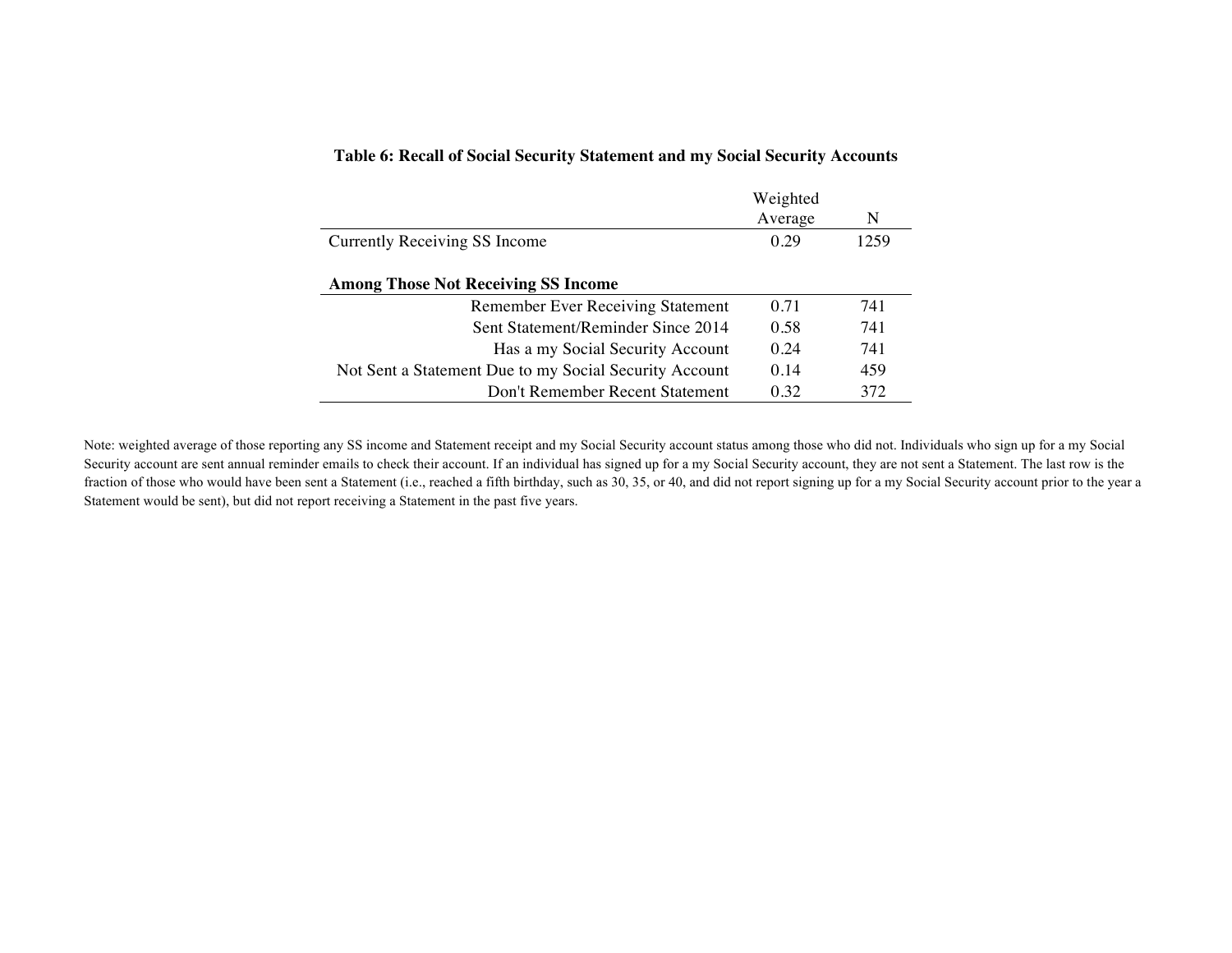# **Table 7: Usefulness of Social Security Information**

|                                                     |                 | my Social |
|-----------------------------------------------------|-----------------|-----------|
|                                                     | Social Security | Security  |
|                                                     | Statement       | Account   |
| Found Useful For Retirement Planning or SS Claiming | 0.61            | 0.74      |
| <b>Among Those Who Found it Useful</b>              |                 |           |
| Planning When to Retire                             | 0.67            | 0.60      |
| Planning When to Claim SS Retirement                | 0.64            | 0.62      |
| Deciding Whether to Claim SS Disability             | 0.12            | 0.17      |
| Deciding Whether to Claim Other SS Benefits         | 0.12            | 0.14      |

Note: weighted averages among those reporting ever receiving a Social Security Statement or report having signed up for a my Social Security account.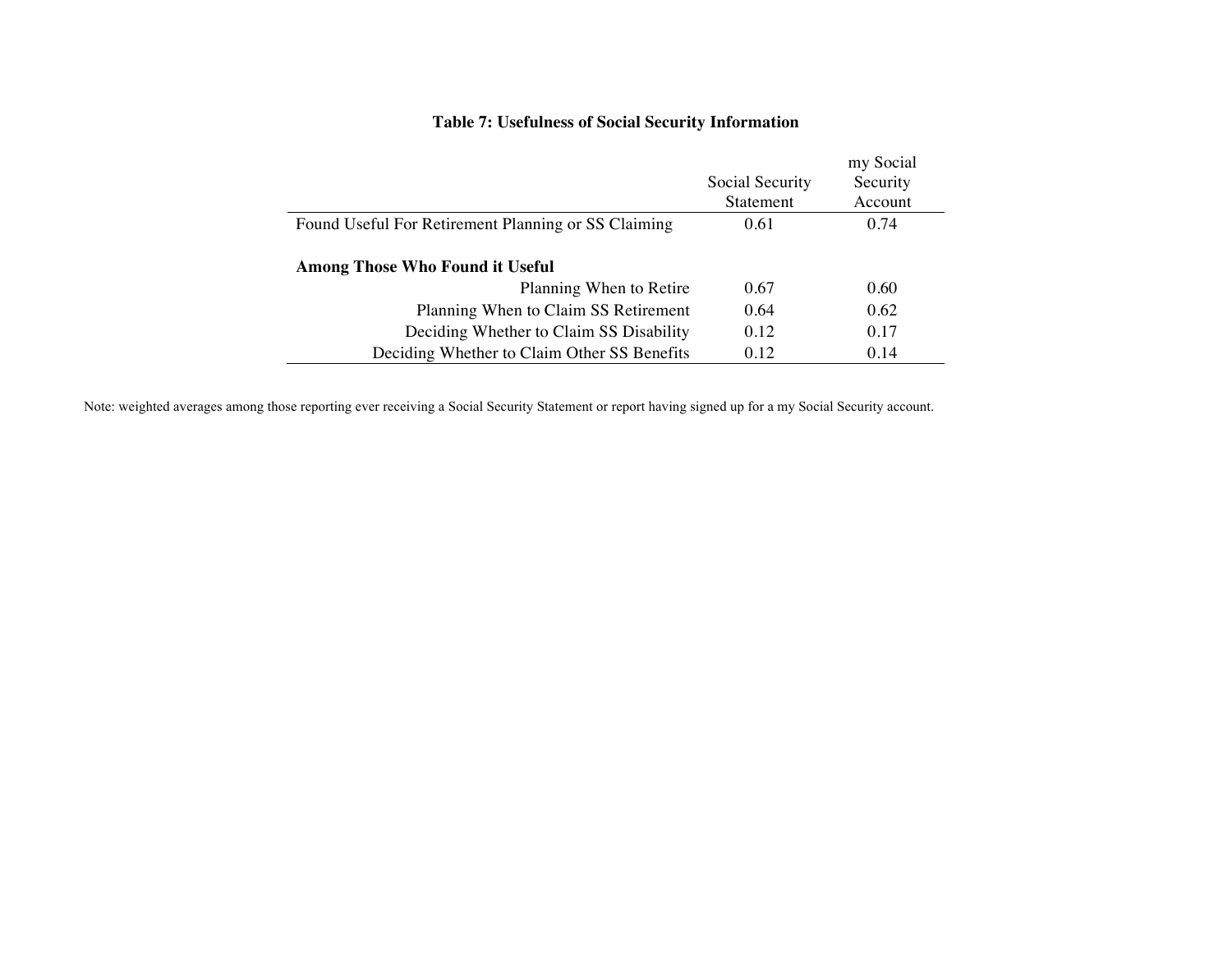|                                           |                      |                      | Ever Expect to Receive Social Security Benefits |                      |                           |                           |
|-------------------------------------------|----------------------|----------------------|-------------------------------------------------|----------------------|---------------------------|---------------------------|
|                                           | (1)                  | (2)                  | (3)                                             | (4)                  | (5)                       | (6)                       |
| Sent Statement 2016/2017                  | $0.177*$             | $0.167**$            | $0.207***$                                      | $0.384***$           | $0.315**$                 | $0.529***$                |
|                                           | (0.0981)             | (0.0623)             | (0.0738)                                        | (0.107)              | (0.143)                   | (0.152)                   |
| Sent Statement 2014/2015                  | 0.0421               | 0.0765               | 0.0874                                          | 0.187                | $0.211*$                  | $0.276*$                  |
|                                           | (0.110)              | (0.0721)             | (0.0792)                                        | (0.133)              | (0.117)                   | (0.158)                   |
| 2010 Greenwald et al. 0-7 Knowledge Score |                      |                      |                                                 | $0.0553***$          |                           | $0.0705***$               |
|                                           |                      |                      |                                                 | (0.0174)             |                           | (0.0223)                  |
| Knowledge Score X 2016/2017 Statement     |                      |                      |                                                 | $-0.0591***$         |                           | $-0.0821**$               |
|                                           |                      |                      |                                                 | (0.0214)             |                           | (0.0368)                  |
| Knowledge Score X 2014/2015 Statement     |                      |                      |                                                 | $-0.0287$            |                           | 0.0016                    |
|                                           |                      |                      |                                                 | (0.0258)             |                           | (0.0366)                  |
| Demographic Controls                      | No                   | Yes                  | Yes                                             | Yes                  | Yes                       | Yes                       |
| Prior Knowledge Controls                  | No                   | No                   | Yes                                             | No                   | Yes                       | No                        |
| my Social Security Account Control        | No                   | No                   | Yes                                             | Yes                  | Yes                       | Yes                       |
|                                           |                      |                      |                                                 |                      | SS Non-                   | SS Non-                   |
| Sample                                    | SS Non-              | SS Non-              | SS Non-                                         | SS Non-              | Beneficiaries, In         | Beneficiaries, In         |
|                                           | <b>Beneficiaries</b> | <b>Beneficiaries</b> | <b>Beneficiaries</b>                            | <b>Beneficiaries</b> | 2013 Did Not              | 2013 Did Not              |
|                                           |                      |                      |                                                 |                      | <b>Expect SS Benefits</b> | <b>Expect SS Benefits</b> |
| Observations                              | 708                  | 708                  | 707                                             | 707                  | 188                       | 188                       |
| R-squared                                 | 0.029                | 0.216                | 0.277                                           | 0.283                | 0.358                     | 0.390                     |

Table 8: Linear Probability Model Estimates of Being Sent a Statement on Expectation of Receiving Social Security Benefits, by Prior Knowledge and Expectations

Note: Weighted linear probability model, where dependent variable is whether 2017 ALP respondent expects to receive Social Security benefits in the future. Sample limited to respondents who do not report receiving Social Security benefits. Columns (5) and (6) further limit sample to those who reported not expecting Social Security benefits in 2013 ALP survey. Robust standard errors in parentheses, clustered at age level. Demographics include age, age squared, sex, race/ethnicity, and educational attainment. Prior knowledge controls include a dummy variable for the seven knowledge questions from Greenwald et al. (2010) ALP module. mySS control is whether an individual had an online my Social Security account prior to Statement's reintroduction. \*\*\* p<0.01, \*\* p<0.05, \* p<0.1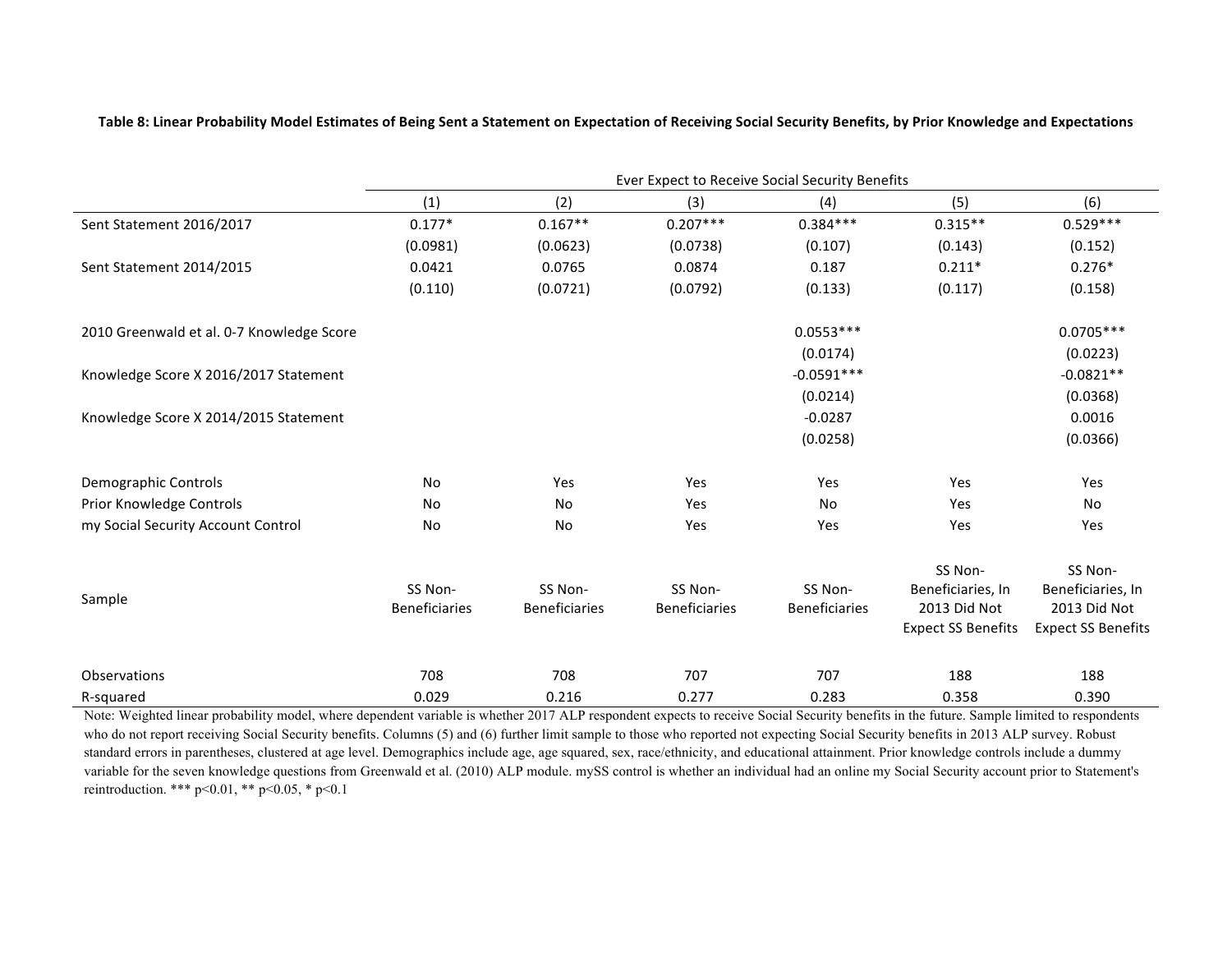|                                           | Likelihood (0-100) That Congress will Make Social Security Less Generous in Next 10 Years |                                 |                                                                              |                                                                              |                                 |                                 |                                                                              |                                                                              |
|-------------------------------------------|-------------------------------------------------------------------------------------------|---------------------------------|------------------------------------------------------------------------------|------------------------------------------------------------------------------|---------------------------------|---------------------------------|------------------------------------------------------------------------------|------------------------------------------------------------------------------|
|                                           |                                                                                           |                                 | <b>Overall Benefits Less Generous</b>                                        |                                                                              |                                 |                                 | Your Own Benefits Less Generous                                              |                                                                              |
|                                           | (1)                                                                                       | (2)                             | (3)                                                                          | (4)                                                                          | (5)                             | (6)                             | (7)                                                                          | (8)                                                                          |
| Sent Statement 2016/2017                  | $-11.94***$                                                                               | $-11.13*$                       | $-13.94***$                                                                  | $-13.58*$                                                                    | $-5.803$                        | $-1.298$                        | $-12.82**$                                                                   | $-4.695$                                                                     |
|                                           | (3.381)                                                                                   | (5.829)                         | (4.455)                                                                      | (7.369)                                                                      | (3.719)                         | (6.032)                         | (5.547)                                                                      | (8.498)                                                                      |
| Sent Statement 2014/2015                  | $-9.818**$                                                                                | $-12.89$                        | $-10.70$                                                                     | $-8.965$                                                                     | $-5.250$                        | $-7.172$                        | $-10.15*$                                                                    | $-5.007$                                                                     |
|                                           | (4.165)                                                                                   | (9.745)                         | (7.380)                                                                      | (12.87)                                                                      | (4.104)                         | (7.595)                         | (5.359)                                                                      | (8.445)                                                                      |
| 2010 Greenwald et al. 0-7 Knowledge Score |                                                                                           | $-1.180$                        |                                                                              | $-0.204$                                                                     |                                 | $-1.619$                        |                                                                              | $-0.0334$                                                                    |
|                                           |                                                                                           | (0.986)                         |                                                                              | (1.383)                                                                      |                                 | (1.083)                         |                                                                              | (1.289)                                                                      |
| Knowledge Score X 2016/2017 Statement     |                                                                                           | 0.168                           |                                                                              | 0.117                                                                        |                                 | $-1.239$                        |                                                                              | $-2.287$                                                                     |
|                                           |                                                                                           | (1.295)                         |                                                                              | (1.969)                                                                      |                                 | (1.595)                         |                                                                              | (2.014)                                                                      |
| Knowledge Score X 2014/2015 Statement     |                                                                                           | 0.571                           |                                                                              | $-2.538$                                                                     |                                 | 0.358                           |                                                                              | $-3.921*$                                                                    |
|                                           |                                                                                           | (2.070)                         |                                                                              | (2.952)                                                                      |                                 | (1.741)                         |                                                                              | (2.163)                                                                      |
| Demographic Controls                      | Yes                                                                                       | Yes                             | Yes                                                                          | Yes                                                                          | Yes                             | Yes                             | Yes                                                                          | Yes                                                                          |
| Prior Knowledge Controls                  | Yes                                                                                       | No                              | Yes                                                                          | No                                                                           | Yes                             | No                              | Yes                                                                          | No                                                                           |
| my Social Security Account Control        | Yes                                                                                       | Yes                             | Yes                                                                          | Yes                                                                          | Yes                             | Yes                             | Yes                                                                          | Yes                                                                          |
| Sample                                    | SS Non-<br><b>Beneficiaries</b>                                                           | SS Non-<br><b>Beneficiaries</b> | SS Non-<br>Beneficiaries,<br>In 2013 Did<br>Not Expect<br><b>SS Benefits</b> | SS Non-<br>Beneficiaries,<br>In 2013 Did<br>Not Expect<br><b>SS Benefits</b> | SS Non-<br><b>Beneficiaries</b> | SS Non-<br><b>Beneficiaries</b> | SS Non-<br>Beneficiaries,<br>In 2013 Did<br>Not Expect<br><b>SS Benefits</b> | SS Non-<br>Beneficiaries,<br>In 2013 Did<br>Not Expect<br><b>SS Benefits</b> |
| Observations                              | 670                                                                                       | 670                             | 176                                                                          | 176                                                                          | 670                             | 670                             | 176                                                                          | 176                                                                          |
| R-squared                                 | 0.167                                                                                     | 0.130                           | 0.318                                                                        | 0.251                                                                        | 0.241                           | 0.219                           | 0.397                                                                        | 0.322                                                                        |

Table 9: OLS Estimates of Being Sent a Statement on Expected Likelihood of Social Security Benefits Becoming Less Generous, by Prior Knowledge and Expectations

Note: Weighted OLS, where dependent variable is expected likelihood of Congress making Social Security benefits less generous, by overall benefits or own personal benefits made less generous. Sample limited to respondents who do not report receiving Social Security benefits. Robust standard errors in parentheses, clustered at age level. Demographics include age, age squared, sex, race/ethnicity, and educational attainment. Prior knowledge controls include a dummy variable for the seven knowledge questions from Greenwald et al. (2010) ALP module. mySS control is whether an individual had an online my Social Security account prior to Statement's reintroduction. \*\*\* p<0.01, \*\* p<0.05, \* p<0.1